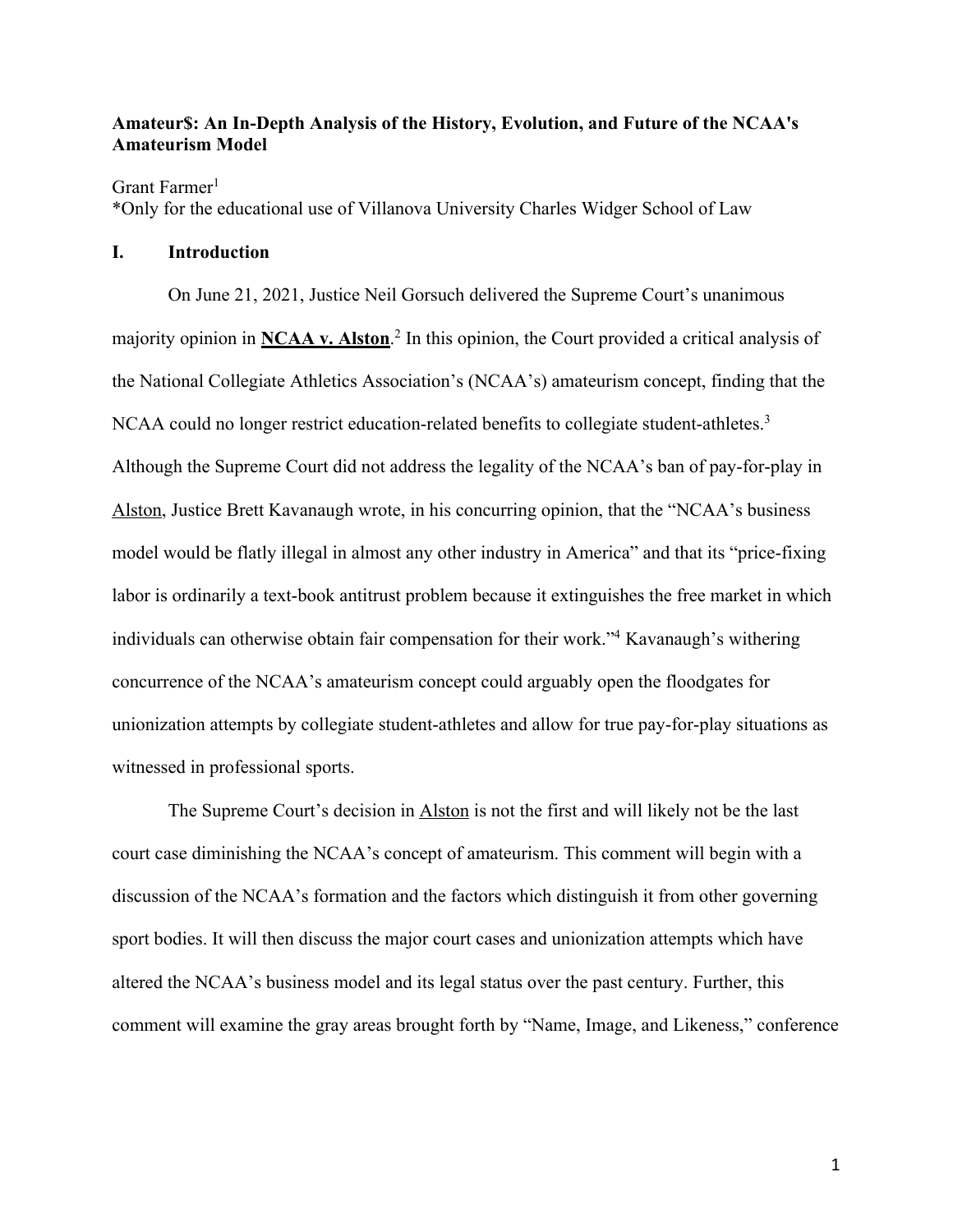realignments, and the revenue disparities across collegiate athletics. Lastly, this comment will make predictions on the future of the NCAA and its role within the context of higher education.

## **II. Foundation and Formation of the NCAA**

#### **(a) Founding**

The foundation of the NCAA can be traced back to the 26th President of the United States, Theodore Roosevelt. In 1905 after 18 college football players died while playing the sport, Roosevelt called for a national meeting with the major college football programs in America.5 Roosevelt's meeting helped later establish the Intercollegiate Athletics Association of the United States, which in 1910, was re-named the NCAA.<sup>6</sup> During the 1920s and 30s, the proliferation of television and radio access increased the popularity and demand for collegiate athletics nationwide.7 In 1948, following a report by *Time* magazine detailing improper recruiting tactics for college football players, the NCAA passed the Sanity Code, which limited the benefits that student-athletes could receive to free tuition and one meal per day based upon need.8

In the early 1950s, the NCAA repealed the Sanity Code, allowing its member institutions to award scholarships and financial aid based upon athletic ability. In response to repealing the Code, the NCAA created its Committee on Infractions to help enforce its policies and punish those schools which did not comply. <sup>9</sup> The Committee on Infractions still exists today and has the "authority to address prehearing procedural matters, set and conduct hearings or reviews, find facts, conclude violations of NCAA legislation, prescribe appropriate penalties and monitor institutions on probation to ensure compliance…"10

The Committee on Infractions had its first major case in 1952 with the University of Kentucky (UK) and its men's basketball program.<sup>11</sup> During the 1949 season, UK was involved in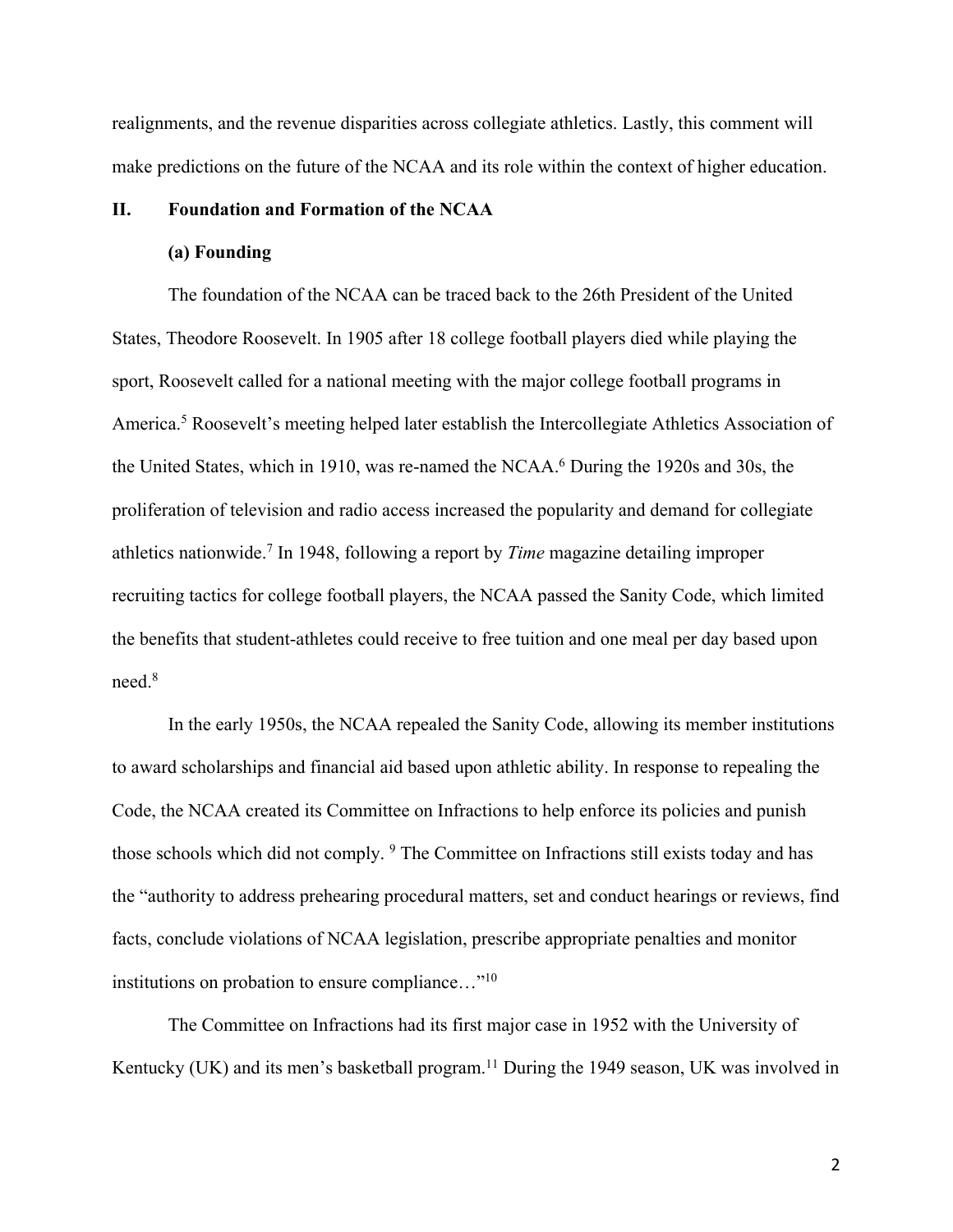a point shavings scandal and payments to players; as a result, it became the first NCAA school to receive its version of the death penalty.12 For the 1952-1953 academic year, the NCAA placed UK on academic probation, banned its men's basketball team from competing, and declared all its other student-athletes ineligible for athletic competition. 13 The NCAA's punishment levied on UK as well as its growing television marketplace helped the organization gain more power as a regulatory body. 14 The NCAA later punished the University of Southwestern Louisiana (now referred to as the University of Louisiana at Lafayette) in 1972 and Southern Methodist University (SMU) in 1987 by invoking its death penalty.15

The NCAA's power as a governing body increased with national broadcasting deals. In 1951, the NCAA reversed its policy which previously allowed each member school complete control of the marketing and television rights of its games. 16 Beginning in 1952, the NCAA received approximately \$1,444,000 for distributing its television rights to one national broadcaster, NBC.17 Over the next three decades, the NCAA increased its television broadcasting rights immensely by broadcasting its games with multiple networks, culminating in 1983 with \$64,000,000 in collective television rights from ABC, CBS, and Turner.<sup>18</sup> However, the NCAA's control over the television rights of its member schools was severely limited following **NCAA v. Board of Regents**.

## **(b) Evolution through Board of Regents and Tarkanian**

In 1977, the College Football Association was formed by schools that wanted to maximize their financial reward and market reach from their respective television broadcasting deals.19 In 1981, ABC and CBS negotiated with the NCAA so that each could air 14 college football games in exchange for the "minimum aggregate compensation to the participating NCAA member institutions."20 With those two national broadcasting deals, schools were limited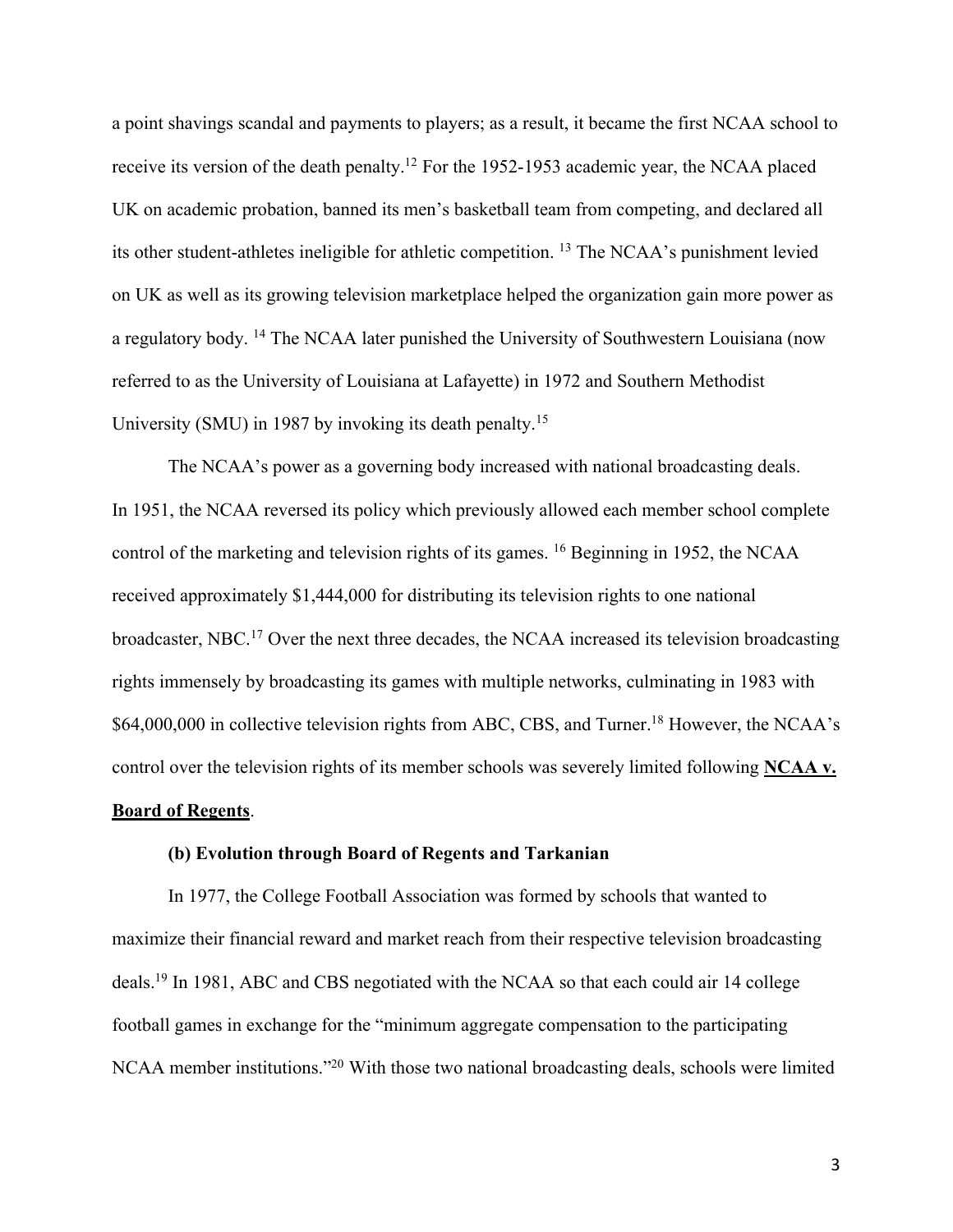to appear on television up to six times for every two-year period.<sup>21</sup> In 1981, Regents at the University of Georgia and the University of Oklahoma sought an injunction against the NCAA to eliminate the restrictions on total television broadcasts and national appearances.<sup>22</sup> The District Court for the Western District of Oklahoma and the 10th Circuit Court of Appeals found that the NCAA's television restrictions were unlawful under Section 1 of the Sherman Act.23 Following the 10th Circuit Court of Appeals' affirmation of the lower court, the NCAA appealed to the Supreme Court. 24

In his majority opinion, Justice John Paul Stevens wrote that the "the basic policy of the Sherman Act is free competition" and that "the free market should and will resolve the problem."25 Moreover, the Supreme Court found that the NCAA's control over television rights was "more far-reaching than necessary."<sup>26</sup> Since the Supreme Court concluded that the NCAA's complete control over its member institutions' broadcasting rights resulted in a monopoly, it held that the NCAA committed *per se* violations under Section 1 of the Sherman Act.<sup>27</sup> As a result of the Supreme Court's ruling, its member institutions and conferences gained more power and control over their financial livelihood.

Following Board of Regents, televised collegiate sports games, specifically for college football, have grown exponentially.28 Almost every college game today is televised, ranging from broadcasts by large national companies (such as ESPN and CBS), to individual athletic conferences (Big Ten Network and SEC Network), to individual universities (The University of Texas' Longhorn Network).<sup>29</sup> Prior to Board of Regents, each NCAA member institution received roughly \$130,000 for their television rights.<sup>30</sup> However, since the NCAA lost its ability to control the marketplace for television rights, individual conferences have reaped the benefits, led by the Big Ten (with \$759 million in revenue distributed across its 14 members for the 2018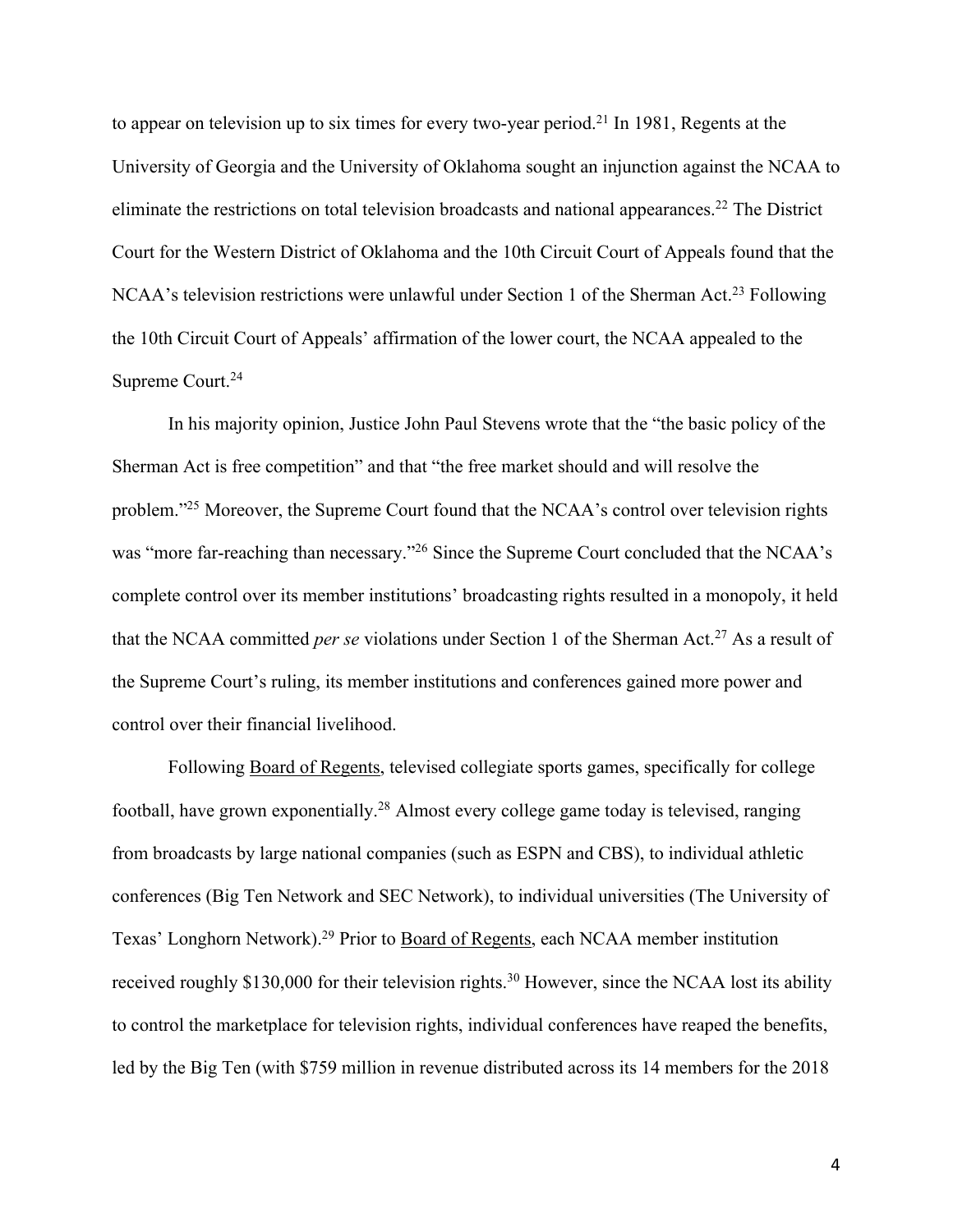fiscal year) and the Southeastern Conference "SEC" (\$720.6 million in revenue distributed across its 14 members for the 2019 fiscal year).<sup>31</sup>

Additionally, subsequent lawsuits have weakened the NCAA's control over its member institutions. After Board of Regents, the NCAA was brought before the Supreme Court in NCAA v. Tarkanian. In Tarkanian, the NCAA found that the University of Nevada, Las Vegas (UNLV) had committed 38 NCAA violations and that its head men's basketball coach, Jerry Tarkanian, committed 10 NCAA violations.<sup>32</sup> Tarkanian wrote a newspaper column claiming that the NCAA ignored the recruiting violations committed by larger schools, focusing on those violations committed by smaller schools, writing that "the University of Kentucky basketball program breaks more rules in a day than Western Kentucky does in a year. The NCAA doesn't want to take on the big boys."<sup>33</sup> Following his column, the NCAA opened an investigation on Tarkanian's former team, Long Beach State, and his then current team, UNLV.34

Before the 1976 season, the NCAA charged Tarkanian with scheduling fake classes, providing free clothing, and arranging for free airplane tickets for UNLV's men's basketball players.35 Although UNLV did not find any evidence that Tarkanian committed NCAA violations, the NCAA pressured UNLV to suspend Tarkanian for two years.<sup>36</sup> In October 1977, Tarkanian sued the NCAA, claiming that his two-year suspension violated his due process rights under the Fourteenth Amendment.<sup>37</sup> The district court found that the NCAA, as a state actor, violated his due process rights; therefore, it granted a permanent injunction in Tarkanian's favor, revoking his two-year suspension.38

However, the NCAA petitioned to the Supreme Court to grant review on Tarkanian.<sup>39</sup> Unlike in Board of Regents, the Supreme Court ruled in the NCAA's favor in Tarkanian. Justice Stevens, holding for the majority, ruled that the NCAA was not a state actor whose actions

5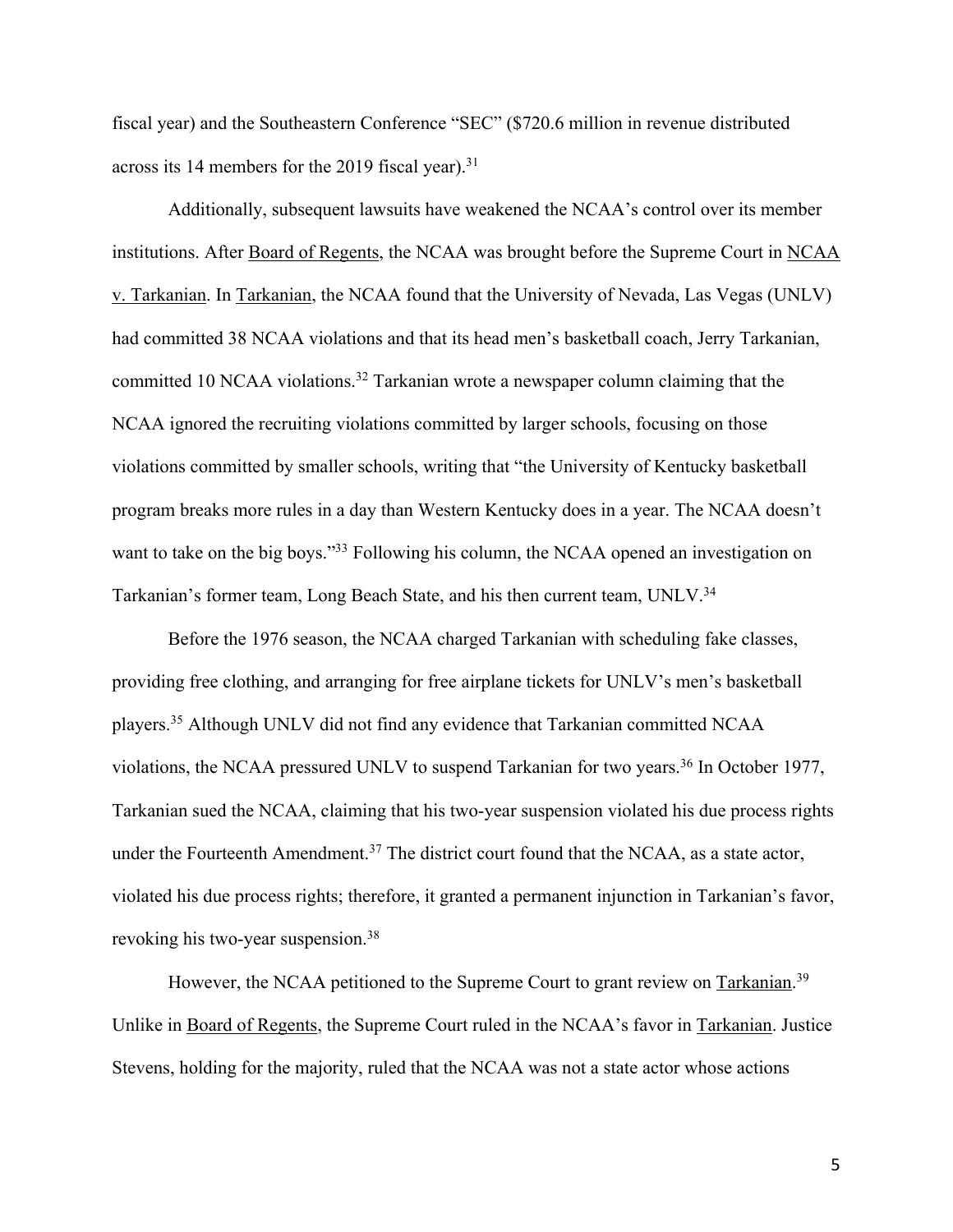required due process under the Fourteenth Amendment, writing that "UNLV has conducted its athletic program under color of the policies adopted by the NCAA, rather than that those policies were developed and enforced under color of Nevada law."<sup>40</sup>

After leaving UNLV, Tarkanian once again sued the NCAA, this time for harassment.<sup>41</sup> The NCAA settled Tarkanian's harassment suit with a \$2.5 million out of court settlement.<sup>42</sup> Unlike his lawsuit against the NCAA for lack of due process, Tarkanian's lawsuit against the NCAA for harassment had a significant impact on the way that student-athletes, coaches, administrators, and boosters view the NCAA's enforcement policies.<sup>43</sup> As evidenced by University of Kentucky's former offensive coordinator, Tony Franklin, who once said that "many coaches do not fear the NCAA because they know there's no legal recourse for investigators trying to compel the truth from other witnesses."44 As shown through later lawsuits, unionization attempts, and infractions cases; the NCAA's control over its member institutions weakened through Tarkanian's lawsuits.

# **III. Subsequent Lawsuits and Unionization Attempts**

### **(a) Law v. NCAA**

Following Tarkanian, the NCAA was once again embroiled in a lawsuit after creating its "Restricted Earnings Coaching Rule (REC Rule)."45 Prior to enacting this rule, the NCAA was concerned with the increasing "costs of maintaining competitive athletic programs, especially in light of the requirements imposed by Title IX of the 1972 Education Amendments Act to increase support for women's athletic programs."<sup>46</sup> In 1991, the NCAA turned the "graduate" assistant position--the third assistant in most major programs--into one restricted to [earn] no more than  $$16,000$  a year."<sup>47</sup>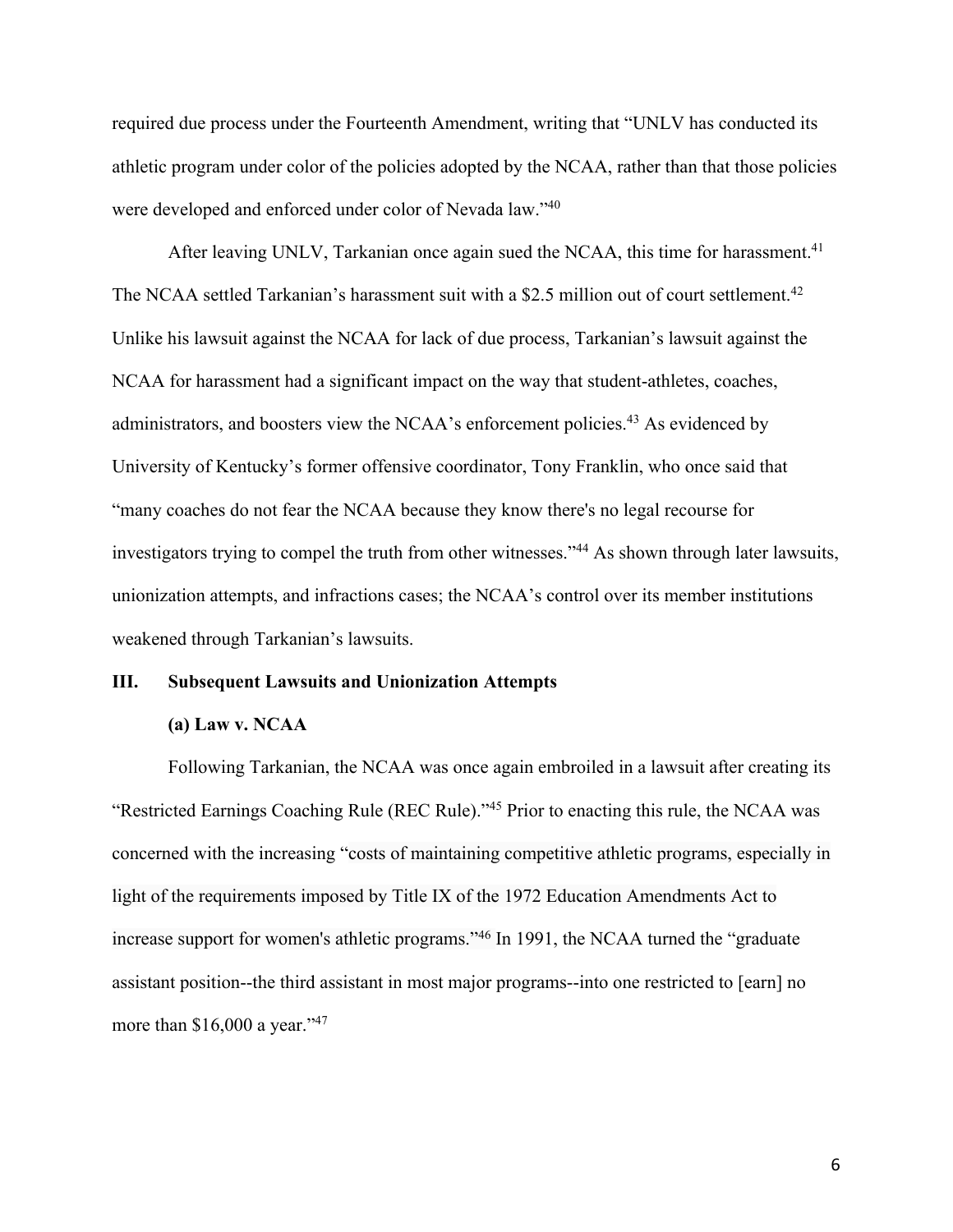In **Law v. National Collegiate Athletic Ass'n**, those college basketball coaches impacted by the rule argued that the NCAA's REC Rule violated Section 1 of the Sherman Act.<sup>48</sup> In that case, the district court granted a permanent injunction against the NCAA's rule and similar rules which limited the compensation for coaches.<sup>49</sup> After the district court granted a permanent injunction against the NCAA from imposing any other compensation restrictions, the NCAA appealed to the United States Court of Appeals for the 10th Circuit.<sup>50</sup> On appeal, the NCAA pointed to its Raiborn Report, which showed "that in 1982, 42% of NCAA Division I schools reported deficits in their overall athletic program budgets, with the deficit averaging \$824,000 per school" and that "51% of Division I schools responding to NCAA inquiries on the subject suffered a net loss in their basketball programs alone that averaged \$145,000 per school.<sup>51</sup>

Like the Supreme Court's ruling in Board of Regents, the 10th Circuit Court of Appeals in Law analyzed Section 1 of the Sherman Act to determine if an unreasonable restraint of trade occurred.52 Under this application of the Sherman Act, the affected college basketball coaches "needed to prove that the NCAA (1) participated in an agreement that (2) unreasonably restrained trade in the relevant market."<sup>53</sup> To determine if the NCAA committed an unreasonable restraint of trade by restricting the salaries of Division I basketball graduate assistants, the 10th Circuit had two analytical approaches from which to choose, "the *per se* rule and the rule of reason."54 The *per se* rule applies to practices that "are entirely void of redeeming competitive rationales," whereas the rule of reason "requires an analysis of the restraint's effect on competition.55

Since the 10th Circuit was analyzing "an industry in which some horizontal restraints are necessary for the availability of a product, even if such restraints involve horizontal price-fixing

7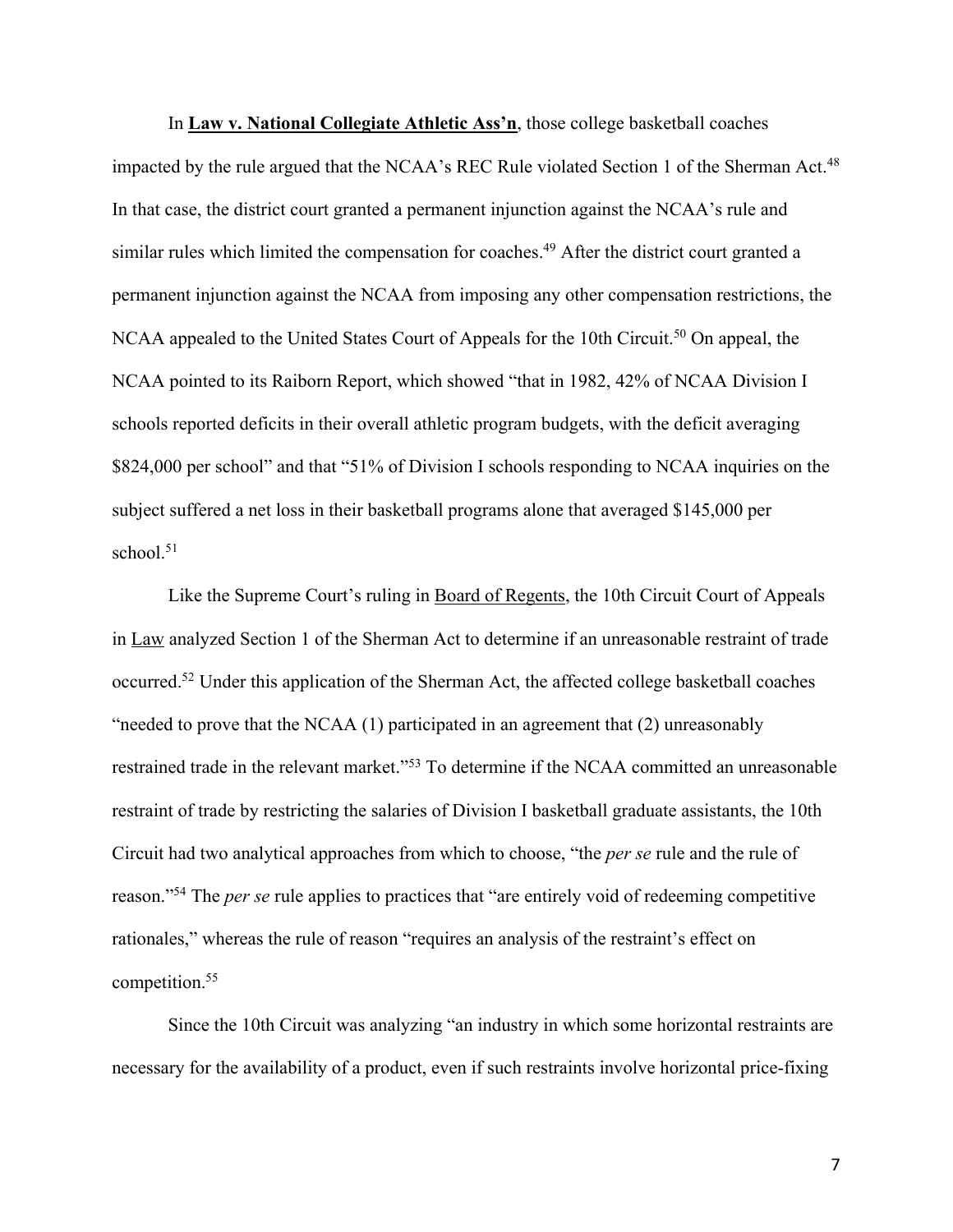agreements," it followed the district court by applying the rule of reason.<sup>56</sup> By applying this analysis, the 10th Circuit evaluated the anticompetitive effects and procompetitive rationales of the NCAA's REC Rule.<sup>57</sup> Ultimately, the 10th Circuit found that the NCAA's arguments regarding the retention rates of graduate assistants, as well as the overall costs of college basketball and collegiate athletics, were not sufficient to outweigh the competing Sherman Act concerns.58 Thus, the NCAA affirmed the permanent injunction that barred the NCAA from enacting the REC Rule or any other compensation restrictions for college coaches.<sup>59</sup>

Following the 10th Circuit's affirmation of the district court's ruling, the NCAA appealed.60 Prior to the 10th Circuit's decision, the NCAA had offered those impacted coaches a \$44 million settlement, with the coaches requesting \$60 million.<sup>61</sup> After the NCAA and the impacted coaches were unsuccessful in reaching an agreement following trial, both parties went to mediation.<sup>62</sup> Following mediation, the NCAA agreed to pay those impacted entry-level and graduate assistant basketball coaches collectively \$55 million.<sup>63</sup>

As a result of Law, the NCAA's ability to control the earning potential of its coaches, ranging from entry-level to highly experienced, was severely limited. The salaries of collegiate coaches have recently drawn significant criticism, as the highest paid state employees in forty states are college coaches.<sup>64</sup> As of 2021, Clemson's head football coach, Dabo Swinney, and Kentucky's head basketball coach, John Calipari, both are the two highest-paid college coaches, each with reported salaries of \$9.3 million. <sup>65</sup> Calipari's and Swinney's salaries are more than 581 times greater than the salaries the NCAA restricted with its REC Rule.

# **(b) NCAA v. Smith**

On January 20, 1999, the NCAA presented oral arguments before the Supreme Court in **National Collegiate Athletic Association v. Smith**, less than a year from when the 10th Circuit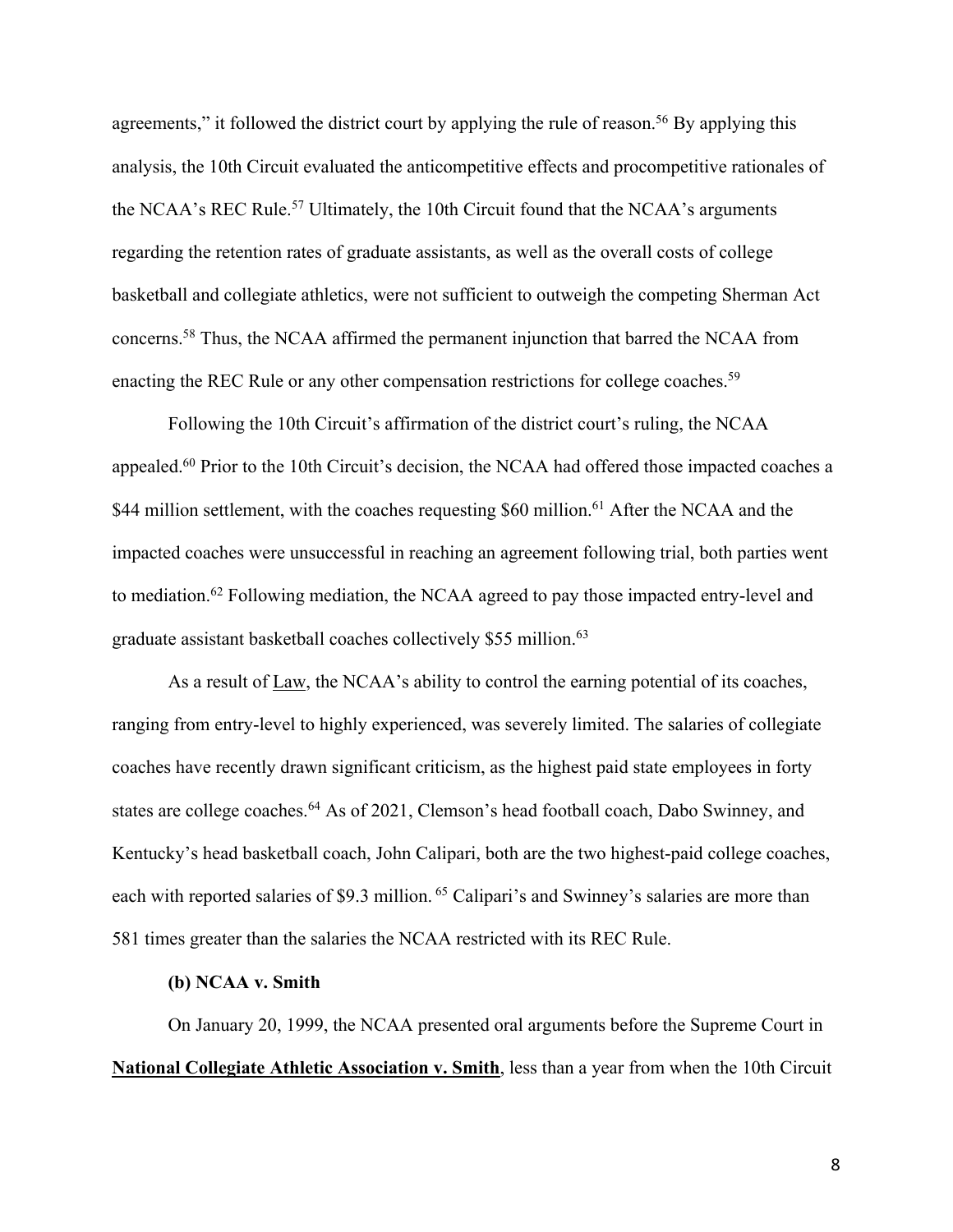Court of Appeals affirmed the lower court's decision in Law.<sup>66</sup> Smith involved Renee M. Smith, who enrolled at St. Bonaventure University in the fall of 1991, where she joined its volleyball team and remained on the team through the 1992-1993 athletic season.<sup>67</sup> Smith, "who elected not to play the following year" at St. Bonaventure, graduated from the university in 2 and one-half years.68

After graduating from St. Bonaventure, Smith enrolled in a postgraduate program at Hofstra University and later the University of Pittsburgh, where she planned to continue her intercollegiate volleyball career.<sup>69</sup> According to the NCAA's then-postbaccalaureate bylaw, Bylaw 14.1.8.2,

"A student-athlete who is enrolled in a graduate or professional school of the institution he or she previously attended as an undergraduate (regardless of whether the individual has received a United States baccalaureate degree or its equivalent) …may participate in intercollegiate athletics, provided the student has eligibility remaining, and such participation occurs within the applicable five-year or 10-semester period set forth in 14.2."70

Both Hofstra and Pittsburgh petitioned for a waiver on her behalf.<sup>71</sup> However, her desire to play was denied by the NCAA due to its postbaccalaureate exception.<sup>72</sup> Therefore, Smith filed a lawsuit alleging that the NCAA violated Title IX by discriminating against her based on her sex, denying her waivers to continue her volleyball career at Hofstra and Pittsburgh.<sup>73</sup> The district court dismissed Smith's suit, holding "that the alleged connections between the NCAA and federal financial assistance to member institutions were too attenuated to sustain a Title IX claim."74 However, the Third Circuit Court of Appeals reversed the lower court's holding, finding that Smith's amended complaint "plainly alleges that the NCAA receives dues from member institutions, which receive federal funds," and that this allegation "would be sufficient to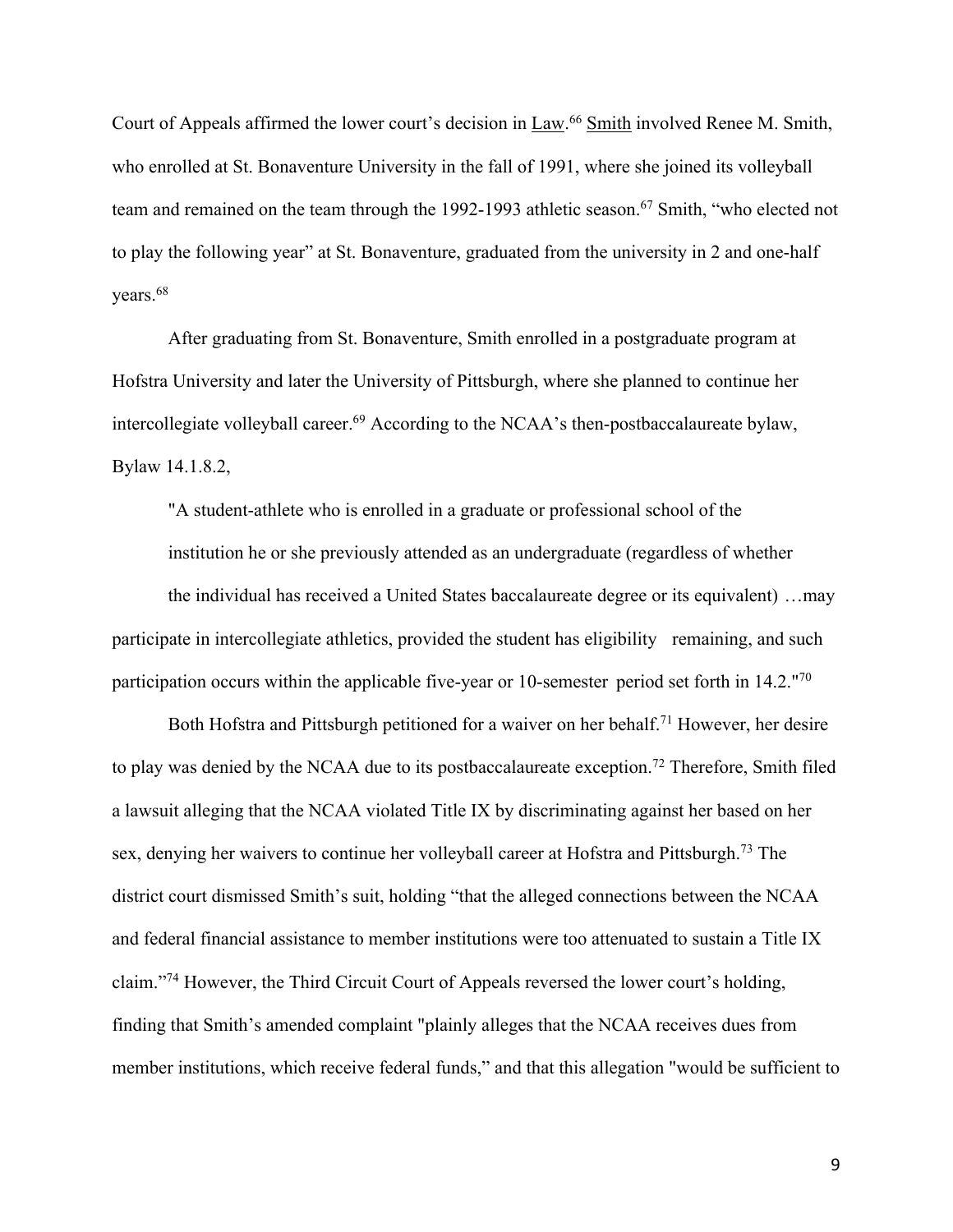bring the NCAA within the scope of Title IX as a recipient of federal funds and would survive a motion to dismiss."75

Following the Third Circuit's reversal in favor of Smith, the NCAA petitioned to the Supreme Court for review.76 In Smith, the Supreme Court analyzed whether its member institutions receiving federal funding subjected the NCAA to Title IX.77 The Supreme Court found that the NCAA indirectly benefited from its member institutions' federal funding, and that this "showing, without more, is insufficient to trigger Title IX coverage."78 In the majority opinion written by Justice Ruth Bader Ginsberg, the Supreme Court unanimously agreed that "the Court of Appeals erroneously held that dues payments from recipients of federal funds suffice to subject the NCAA to suit under Title IX."<sup>79</sup> Therefore, the Supreme Court vacated the Third Circuit's judgment and ruled in favor of the NCAA.<sup>80</sup>

Smith serves as an important case for the NCAA, as it established, despite serving as the regulatory body for more than 1,100 institutions and conferences which receive federal funding, such oversight does not, place the NCAA under Title IX restrictions. This designation offered from Smith serves as a significant point of demarcation between the NCAA and its member institutions, holding that regardless of whether the NCAA oversees public or private universities and how much those universities receive in federal funding, the NCAA, itself is still not subject to Title IX. By holding that the NCAA is not subject to the laws under Title IX, Smith could serve as an important precedent for future lawsuits filed by student-athletes regarding the organization's NIL policy.

## **(c) Unionization Attempts**

The NCAA and its view of amateurism faced another inflection point following a unionization attempt by multiple football players at Northwestern University.81 In 2003, Ramogi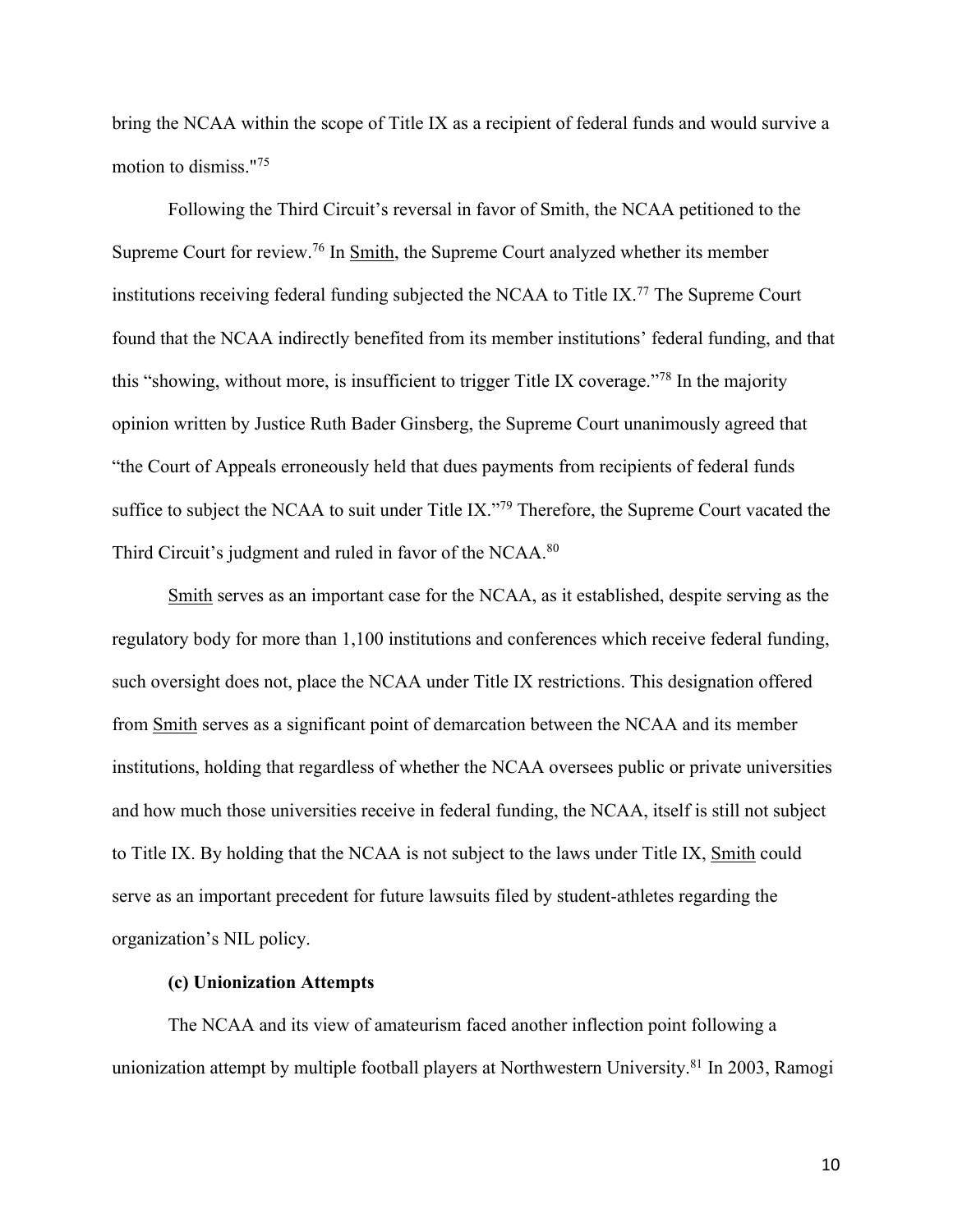Huma, as President of the National College Players Association (NCPA), supported the Student-Athletes Bill of Rights, a piece of legislation which "prompted the NCAA to lift its prohibition on schools covering medical expenses during summer workouts."82 In 2008, following a NCPA backed class-action lawsuit filed by former college athletes, the NCAA established a "\$10 million trust fund for [the] continuing education of former players."83 The NCPA supported class-action lawsuit was incredibly important for the future of collegiate athletics and its amateurism model, as it "established a precedent for athletes to file class-action suits."84

After the NCAA establishing a trust fund for the continued education of former college athletes, the NCPA published multiple studies regarding collegiate athletics and the exploitation of its athletes.85 Those studies, which estimated that the "average Football Bowl Subdivision (FBS) player's worth at \$121,000 per year," increased the public awareness of the inequities faced by collegiate student-athletes.<sup>86</sup> In 2012, perhaps Huma's most notable legal accomplishment occurred "when California and Connecticut passed the Student-Athletes' Right to Know Act, which mandated large universities be transparent and honest about their policies on scholarship benefits and medical expenses."87

In early 2013, Northwestern's starting quarterback Kain Colter contacted Huma, to discuss college athlete rights and a potential unionization attempt with the National Labor Relations Board (NLRB).<sup>88</sup> Colter shared that "one of the biggest issues is that I feel like there needs to be a guarantee that players aren't stuck with medical bills after they leave [college]."<sup>89</sup> Ultimately, Colter and Huma agreed that their attempt at unionization should be focused on athletes receiving medical care after college.<sup>90</sup> To bring attention to their unionization attempt, Colter and his Northwestern teammates wrote "APU," the acronym for All Players United, on their armbands during Northwestern's game against Maine.<sup>91</sup>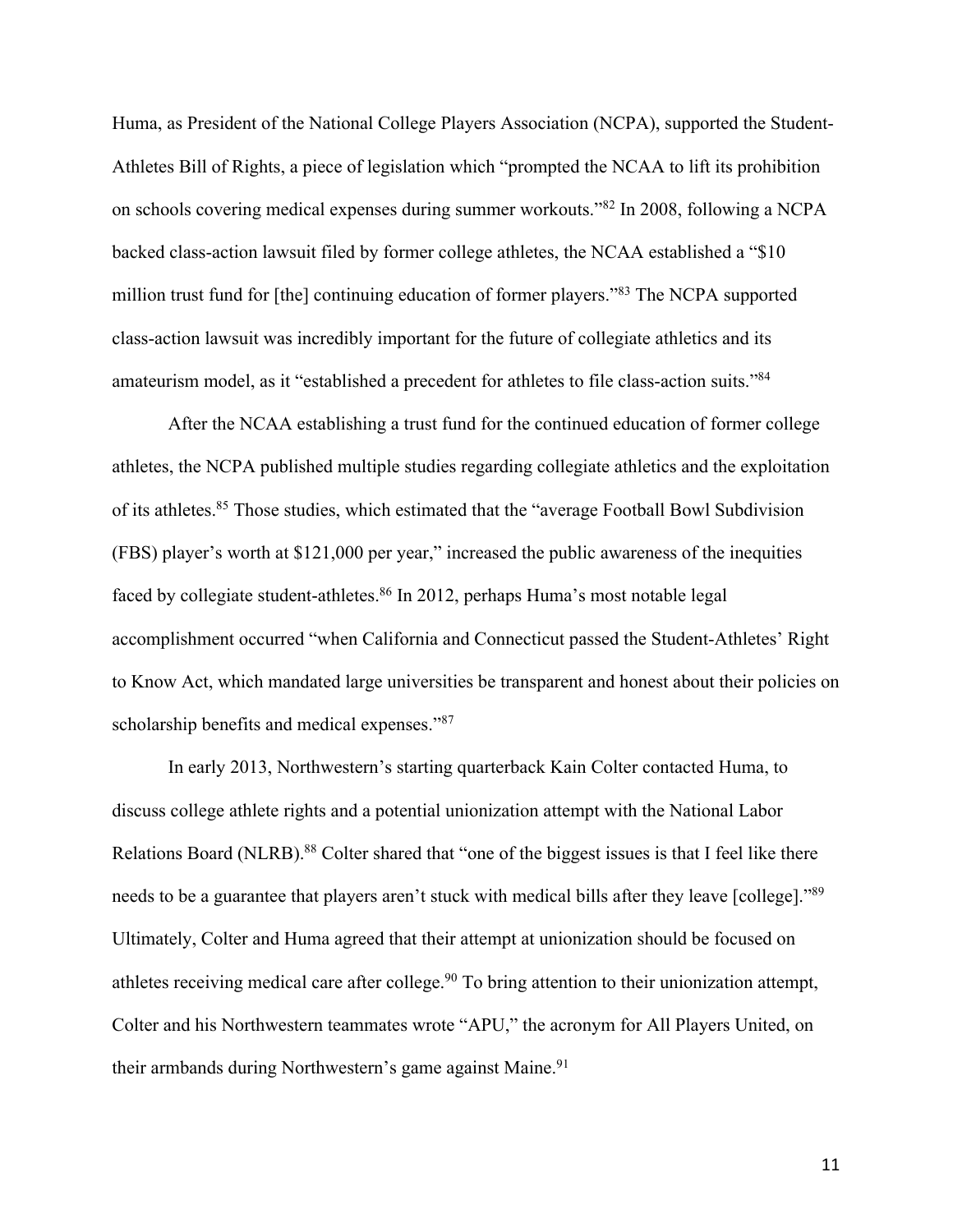However, their attempt was not well received by Northwestern's head football coach, Pat Fitzgerald who was "disappointed" with Colter's actions, and felt it should have been "vetted through the systems we have in place."92 On March 26, 2014, the NLRB's Chicago district ruled that Northwestern's "football players are employees and can unionize."93

In April 2014, Northwestern's football team made history by holding a secret ballot, thereby becoming "the first college athletes to vote on whether they should be represented by a union."<sup>94</sup> On April 24, 2014, the NLRB reviewed Northwestern's unionization attempt.<sup>95</sup>

On August 17, 2015, all five members of the NLRB unanimously agreed to dismiss Northwestern's unionization attempt, holding that "the petition and its potentially wide-ranging impacts on college sports would not have promoted 'stability in labor relations.'"96 Moreover, the NLRB analogized that even if scholarship student-athletes were similar "to players for professional sports teams, who are considered employees for purposes of collective bargaining, such bargaining has never involved a bargaining unit consisting of a single team's players."97 Although Northwestern's attempt at unionization was unsuccessful, later that year, the Big Ten (Northwestern's conference affiliation) announced that it would increase scholarships "to cover the full cost of education…[ensure] that scholarships are available for life to those who leave before they complete their degrees, and [improve] medical coverage."98

The NLRB's decision to deny Kain Colter's attempt at unionization could serve as precedent to help the NCAA preserve its amateurism model. However, in late May of 2021, Vermont Senator, Bernie Sanders, and Connecticut Senator, Chris Murphy, introduced the College Athlete Right to Organize Act, which "would allow college athletes to unionize, making it possible for students from across universities to band together to form unions within athletic conferences."99 Senator Sanders' and Murphy's bill would have a significant impact on

12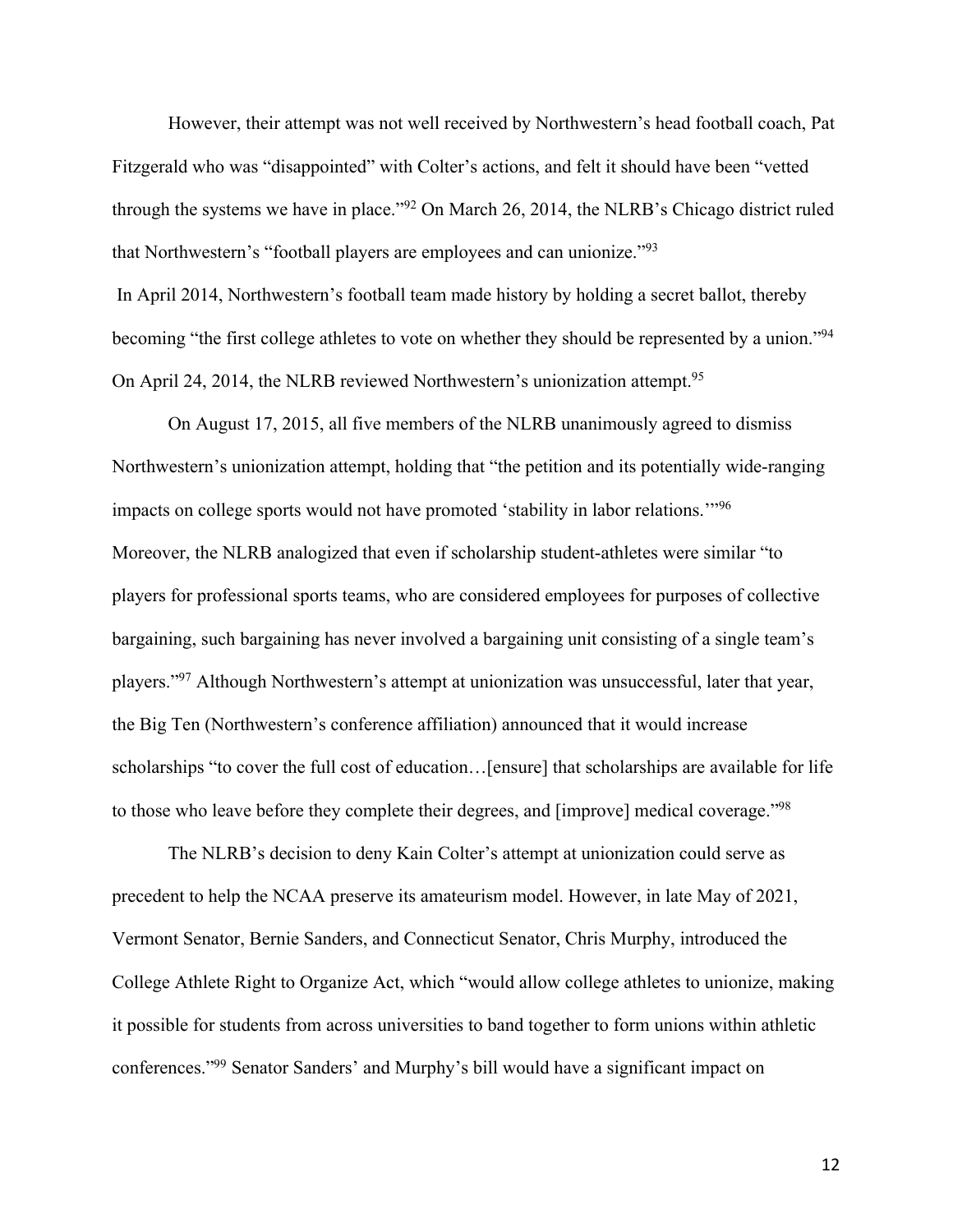collegiate athletics as it "would rewrite federal labor law to define all college athletes receiving scholarships and other pay as employees of both public and private universities."<sup>100</sup> However, their bill presently, "is unlikely to pass in the current Congress, which has shown little appetite for such legislation."101 If such a Congressional bill is ever likely to gain both House and Senate approval, the NLRB's decision not to support Northwestern's unionization attempt could continue to function as a barrier, separating collegiate from professional athletics.

#### **(d) O'Bannon v. NCAA**

Following its appearance before the Supreme Court in **Smith**, the NCAA was subject to an antitrust lawsuit in **O'Bannon v. NCAA**. In O'Bannon, Ed O'Bannon, a former star basketball player at University of California, Los Angeles (UCLA), noticed "that he was depicted in a college basketball video game produced by Electronic Arts (EA), a software company that produced video games based on college [athletics]."102 O'Bannon, who never consented nor was compensated for his likeness in the video game franchise filed suit in federal court against "the NCAA and the Collegiate Licensing Company (CLC), the entity which licenses the trademarks of the NCAA and a number of its member schools for commercial use."<sup>103</sup> In his lawsuit against the NCAA and the CLC, O'Bannon argued that the NCAA's amateurism model, which restricted student-athlete compensation, served as "an illegal restraint of trade under Section 1 of the Sherman Act, 15 U.S.C. § 1."104

O'Bannon's antitrust lawsuit was later consolidated with Sam Keller's lawsuit which "alleged that EA had impermissibly used student-athletes' NILs in its video games and that the NCAA and CLC had wrongfully turned a blind eye to EA's misappropriation."<sup>105</sup> The district court granted O'Bannon's class certification motion in November of 2013.<sup>106</sup> On May 30, 2013, O'Bannon reached "a \$40 million settlement with a video game manufacturer [EA] and the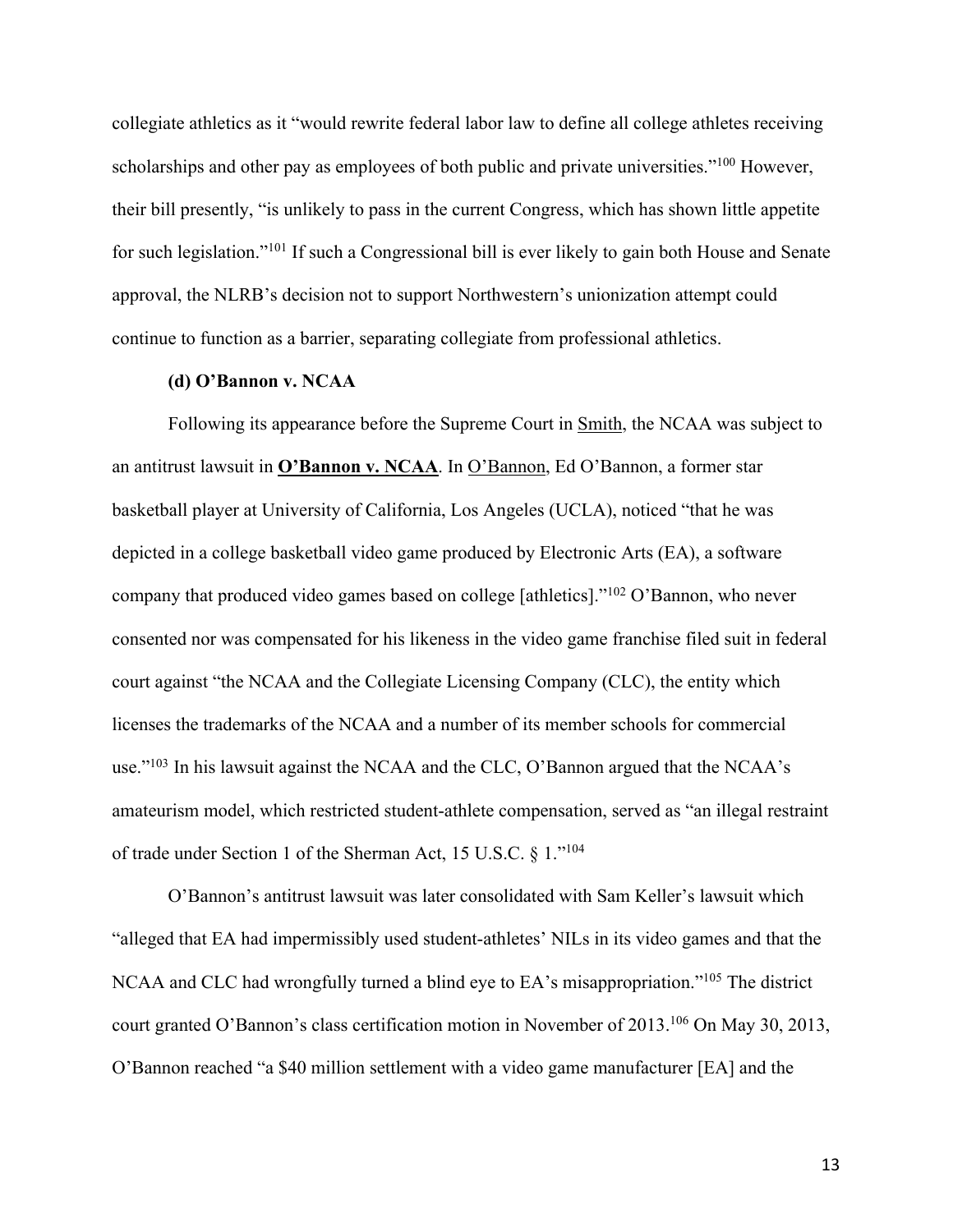NCAA's licensing arm [CLC] for improperly using the likenesses of athletes."<sup>107</sup> On June 9, 2014, the NCAA reached a \$20 million settlement with "certain Division I men's basketball and Division I Bowl Subdivision football student-athletes who attended certain institutions during the years the games were sold."108 After settling the misappropriation of NILs, the NCAA still had to address O'Bannon's antitrust claims against the organization.

Judge Claudia Ann Wilken of the District Court for the Northern District of California presided over O'Bannon's suit.109 The district court identified the college education market and the group licensing market as the two antitrust issues to analyze.<sup>110</sup> It found that the market for Division I basketball players and FBS football players was recognized under antitrust laws since "there are no professional football or basketball leagues capable of supplying a substitute for the bundle of goods and services [provided by] FBS football and Division I basketball schools."<sup>111</sup> The district court divided the group licensing market into the smaller markets, "(1) live game telecasts, (2) sports video games, and (3) game rebroadcasts, advertisements, and other archival footage."112

The district court found "that the procompetitive purposes of the rules could be achieved by less restrictive alternative restraints and that the current rules were therefore unlawful."113 The district court ruled for O'Bannon, finding that the NCAA violated Section 1 of the Sherman Act by prohibiting student-athletes from receiving compensation.<sup>114</sup> After the district ruled that the NCAA violated the Sherman Act, it "permanently enjoined the NCAA from prohibiting its member schools from compensating FBS football and Division I men's basketball players for the use of their NILs" with awards "up to the full cost of attendance at their respective schools."<sup>115</sup> Moreover, the district court no longer allowed the NCAA to prohibit its member schools from "paying up to \$5,000 per year in deferred compensation to FBS football and Division I men's

14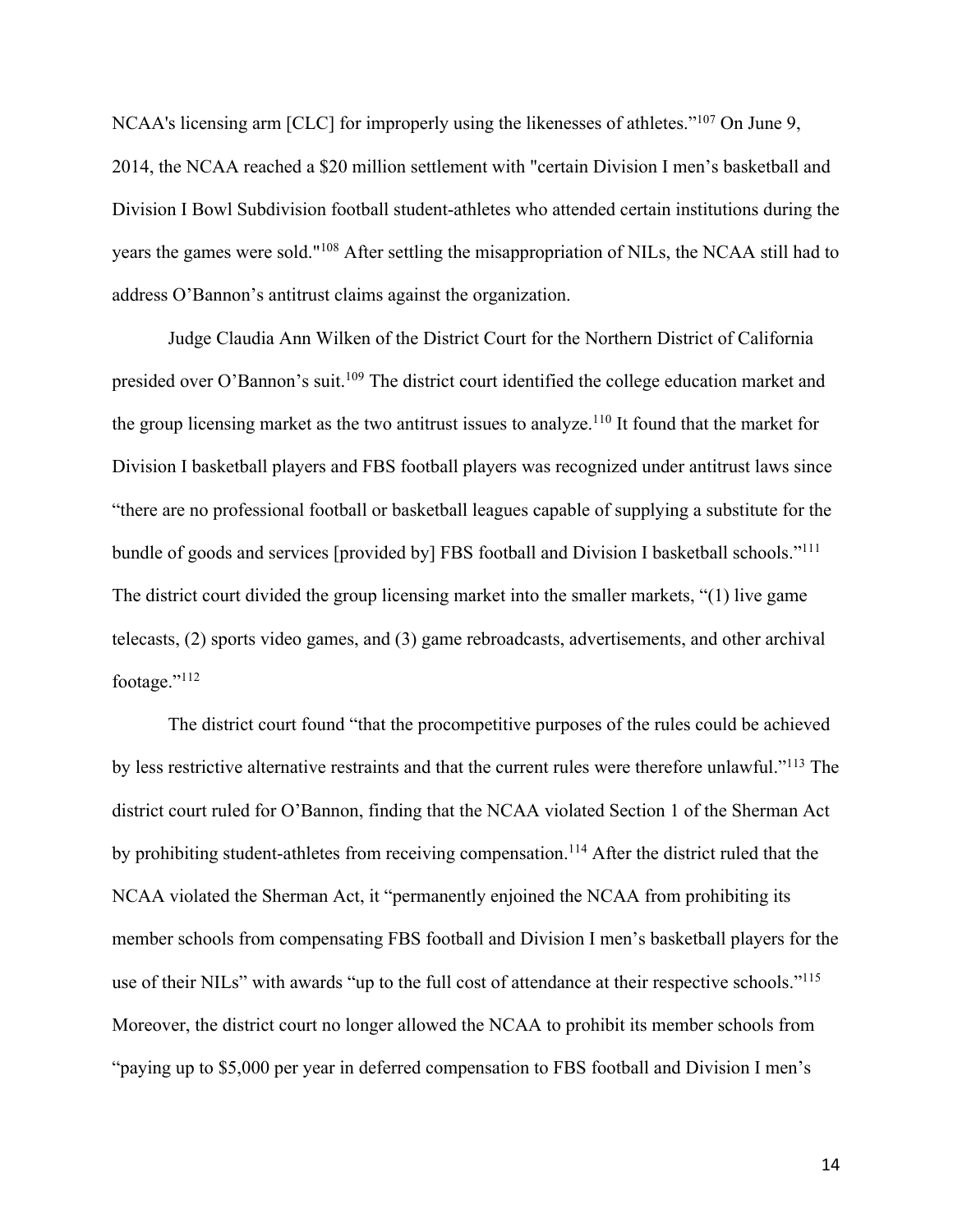basketball players for the use of their NILs, through a trust fund."116 Following the district court's ruling for O'Bannon, the NCAA appealed to the United State Court of Appeals for the Ninth Circuit.<sup>117</sup>

On appeal, the NCAA argued that O'Bannon's suit should have been dismissed because of Board of Regents, where the Supreme Court that the NCAA's amateurism model was "valid as a matter of law."118 Moreover, the NCAA also argued that O'Bannon's suit was "not covered by the Sherman Act at all because they do not regulate commercial activity" and that "the plaintiffs have no standing to sue under the Sherman Act because they have not suffered antitrust injury."119 However, the Ninth Circuit did not find the NCAA's arguments find to be persuasive; therefore, affirming the lower court's ruling in favor of O'Bannon. Following the Ninth Circuit's affirmation, the NCAA appealed to the Supreme Court.

In October of 2016, the Supreme Court elected to deny certiorari on O'Bannon, which affirmed the Ninth Circuit's ruling that the "NCAA policy of limiting financial support of basketball and football athletes to tuition, room and board did violate the Sherman Anti-Trust Act."<sup>120</sup> By denying review of the Ninth Court's ruling, the Supreme Court effectively held that the NCAA is indeed subject to federal antitrust laws, which fundamentally transformed collegiate sports and its amateurism model. By having their appeal denied in O'Bannon, the NCAA's restriction on student-athlete compensation for their NIL was beginning to fracture. As a result of O'Bannon's lawsuit, EA Sports' incredibly popular *NCAA Football* franchise video games was canceled, as the NCAA elected to "not enter a new contract for the license of its name and logo for the EA Sports NCAA Football video game."121

#### **(e) NCAA v. Alston**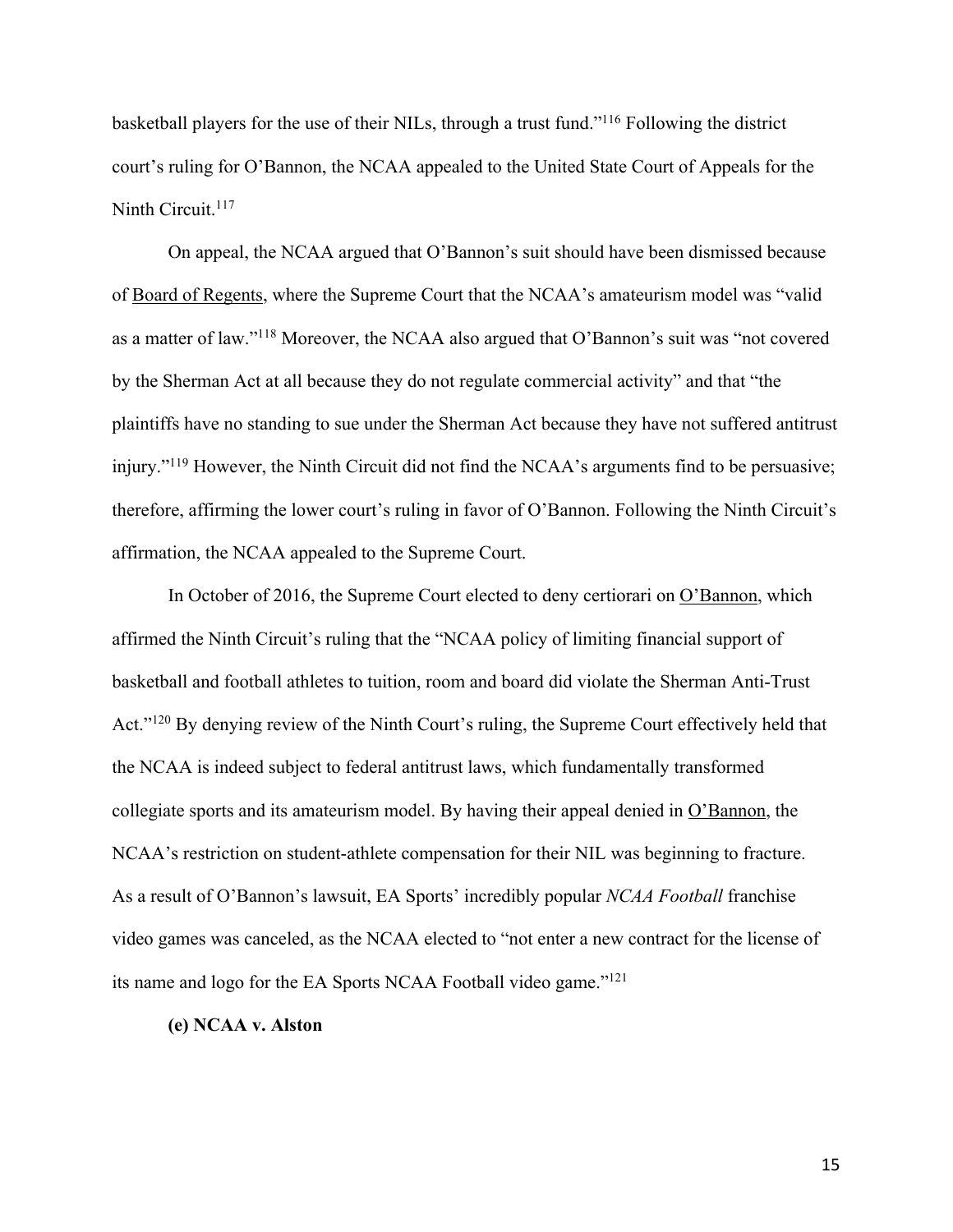Following O'Bannon, the NCAA started reviewing its policies and proposals from various states regarding student-athlete compensation.<sup>122</sup> On February 14, 2019, Nancy Skinner, a California state legislator, introduced the "Fair Play to Pay Act," a proposal that would require colleges within the state of California allow their respective student-athletes to receive NIL compensation.123 On September 30, 2019, California's governor, Gavin Newsom appeared on an episode of HBO's *The Shop* and signed Skinner's proposal into law.124 Before signing the bill, Governor Newsom said that the bill "is going to initiate dozens of other states to introduce similar legislation…it's going to change college sports for the better."<sup>125</sup> The bill, which is scheduled to become effective on January 1, 2023, will "make it illegal for universities to revoke a student's scholarship for accepting money."126 Following Newsom's signing of the California bill, the NCAA released the following statement:

"As a membership organization, the NCAA agrees changes are needed to continue to support student-athletes, but improvement needs to happen on a national level through the NCAA's rules-making process. Unfortunately, this new law already is creating confusion for current and future student-athletes, coaches, administrators, and campuses, and not just in California."127

In 2019, Shawne Alston, a former running back at West Virginia University and Justine Hartman, a former center at the University of California, Berkeley filed a class-action lawsuit on behalf of former collegiate student-athletes against the NCAA and 11 major intercollegiate athletic conferences.128 Their lawsuit, which began in an Oakland federal courthouse, was presided over by Justice Claudia Ann Wilken, who also presided over the NCAA case O'Bannon.<sup>129</sup> In Alston, the plaintiffs argued that by restricting the value of collegiate athletic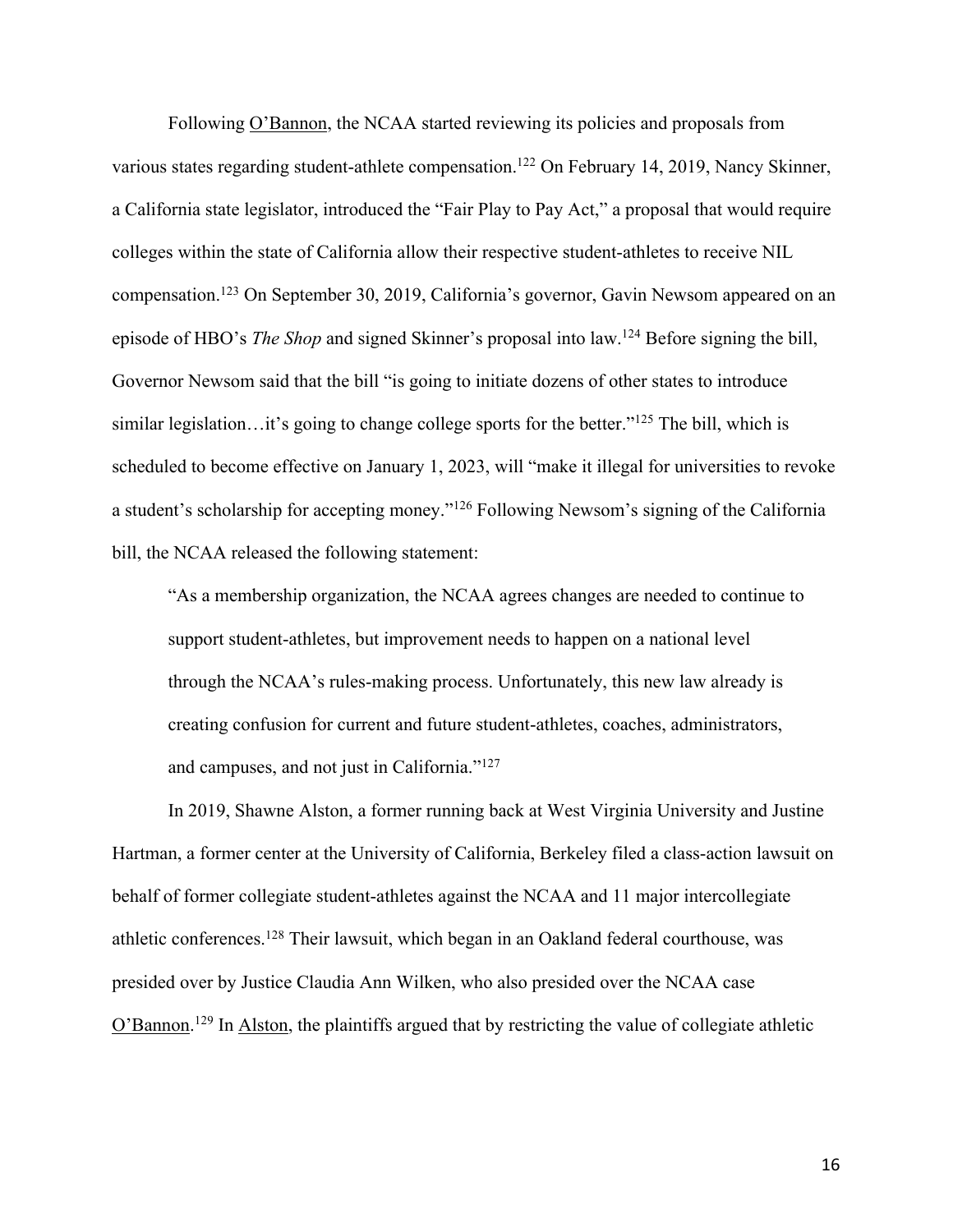scholarships, the NCAA unlawfully prevented the individual colleges and their respective conferences from competition.

Moreover, the plaintiffs argued that the NCAA and its member institutions infused millions of dollars by hiring coaches, renovating stadiums, and constructing training and practice facilities; but they did not pay the actual student-athletes who brought fans to the stadiums and television screens.130 However, the NCAA argued that student-athletes receiving compensation would damage college sports' popularity, turning it into a professional sport's minor league.<sup>131</sup> Ultimately, after a ten-day trial, Judge Wilken ruled for the student-athletes, holding that the NCAA's limits with "education-related benefits are unreasonable restraints of trade."132

Following Judge Wilken's ruling for the plaintiffs, the NCAA appealed to the United States Court of Appeals for the Ninth Circuit.<sup>133</sup> On appeal, the 9th Circuit evaluated whether the lower court properly applied the Rule of Reason analysis in deciding the educational-related benefits issue.<sup>134</sup> The Ninth Circuit found that the plaintiffs correctly applied the first step of a Rule of Reason analysis, by showing that the NCAA's restraints on educational-related benefits resulted in anticompetitive effects for college basketball and football players.135 The Ninth Circuit also found that the plaintiffs correctly applied the second step of a Rule of Reason analysis, by evidencing that restrictions on non-cash education-related benefits "did nothing to foster or preserve consumer demand."136 Moreover, the Ninth Circuit found that the plaintiffs showed less restrictive means to achieve legitimate objectives, thereby satisfying the third step of a Rule of Reason analysis.137 Therefore, the 9th Circuit affirmed the lower court's ruling for the plaintiffs, thereby prohibiting the NCAA from restricting and limiting educational-related benefits for Football Bowl Subdivision football players and Division I basketball players.<sup>138</sup>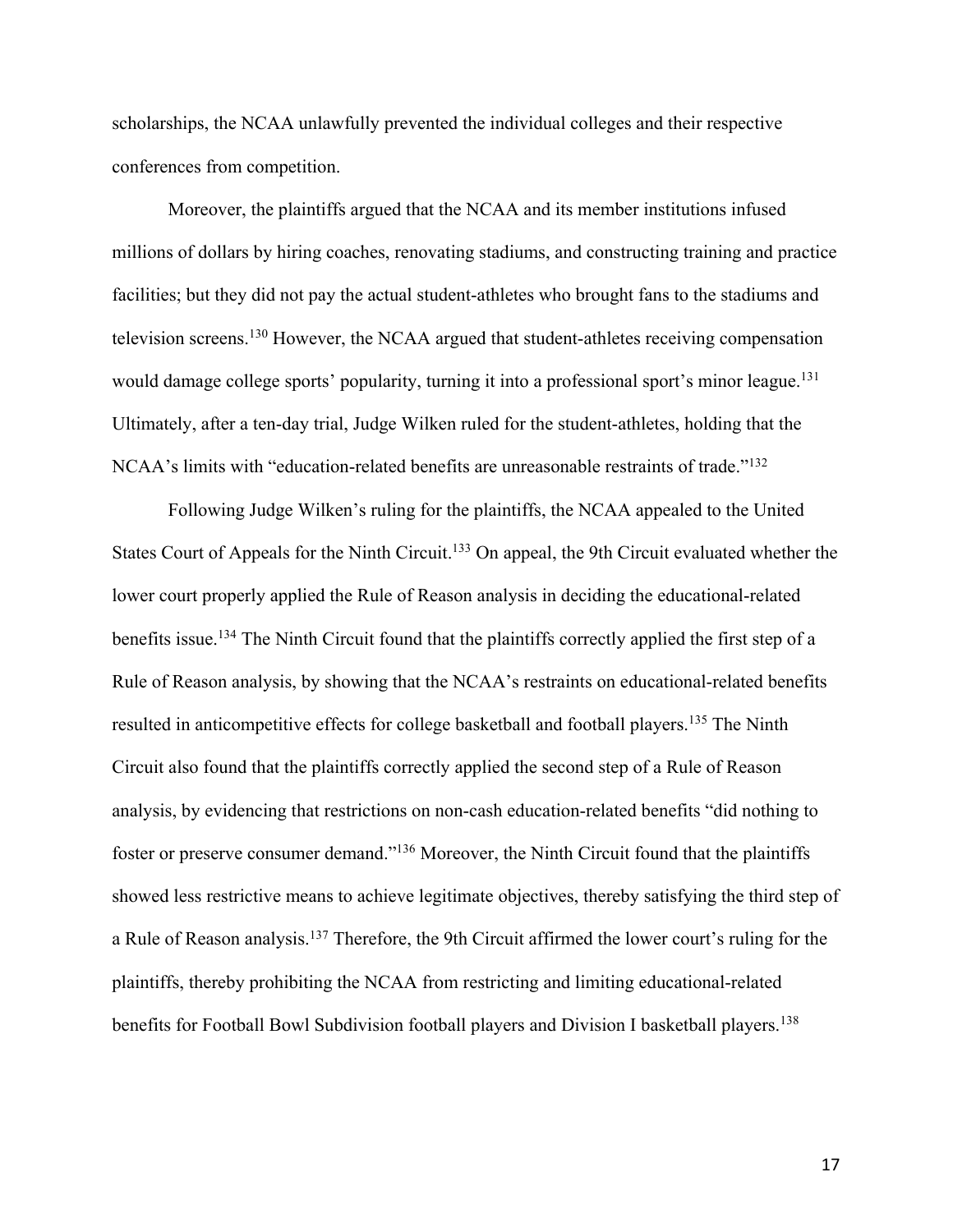Following the 9th Circuit affirming the district court's ruling, the NCAA appealed to the Supreme Court. In Alston, the Supreme Court had to address whether the NCAA's restrictions on education-related benefits for collegiate student-athletes violated federal antitrust law.139 In the majority's opinion in Alston, Justice Neil Gorsuch opened his analysis with a historical discussion of American collegiate sports relationship with money, writing that "by the late 1880s, the traditional rivalry between Princeton and Yale was attracting 40,000 spectators and generating in excess of \$25,000… in gate revenues."140 However, the revenue brought forth in the opening of Gorsuch's opinion in Alston pales in comparison to the revenues realized in college athletics today, as 37 public American universities achieved revenues more than \$100 million from college athletics in 2018-2019, with another three universities crossing the \$200 million dollar mark that year.<sup>141</sup>

In the majority's opinion, Gorsuch evaluated the NCAA's argument that Board of Regents "expressly approved its limits on student-athlete compensation—and this approval forecloses any meaningful review of those limits today."142 The Supreme Court disagreed with the NCAA's position, finding that the holding from Board of Regents does not "suggest that courts must reflexively reject *all* challenges to the NCAA's compensation restriction.<sup>143</sup> Moreover, the Supreme Court found that the market and money surrounding collegiate athletics have changed drastically since Board of Regents, as "in 1985, Division I football and basketball raised approximately \$922 million and \$41 million respectively... By 2016, NCAA Division I schools raised more than \$13.5 billion."<sup>144</sup>

Ultimately, the Supreme Court reached a unanimous 9-0 decision in favor of the plaintiffs, finding that the that the district court's injunction in favor of the plaintiffs was "consistent with established ant-trust principles." As a result of the Supreme Court's decision,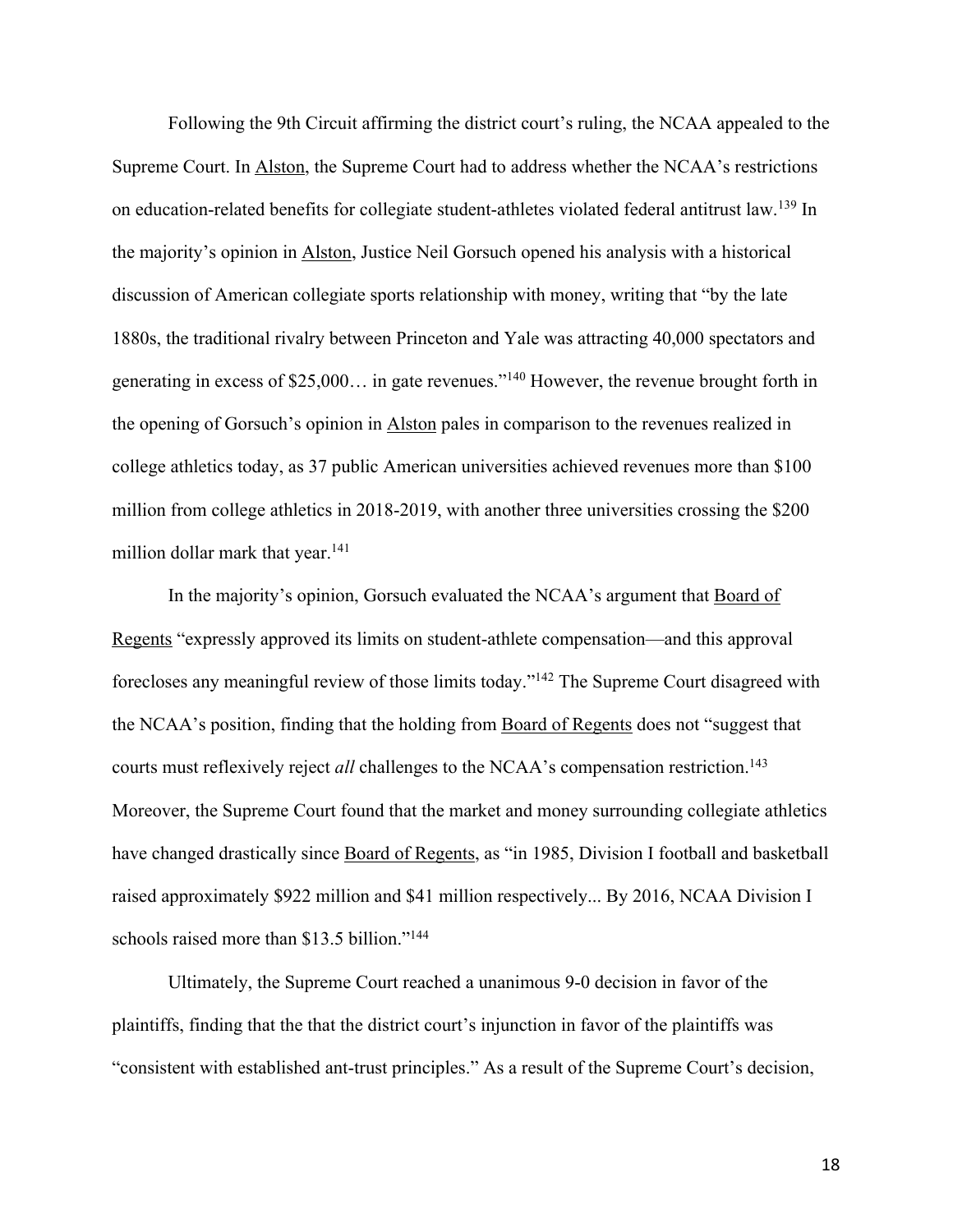the NCAA is no longer immune when it comes to following principles of fair play and avoiding antitrust. Therefore, for the NCAA to receive "any possible antitrust exemption for NCAA compensation rules, [it] would have to come from Congress."145

However, the scope from the Supreme Court's decision is limited, as it "did not wade into the national debate related to amateurism in college sports or so-called pay-for-play."146 Without an antitrust exemption, the NCAA's outright prohibition on its member institutions and conferences from paying its student-athletes could be the subject of future lawsuits. For an example, without its antitrust exemption resulting from **Federal Baseball Club v. National League**, Major League Baseball would arguably not be allowed to restrict the salaries and benefits offered to minor baseball teams and its players.<sup>147</sup> Conversely, without an antitrust exemption, the NCAA would be unable to restrict the compensation and benefits to all those involved within the collegiate athletics, including athletic directors, coaches, and studentathletes.

In his concurring opinion in Alston, Justice Kavanaugh took an even more critical view of the NCAA, finding that the majority's opinion regarding the NCAA's restrictions on education-related benefits did not address the "rules [that] generally restrict student-athletes from receiving compensation or benefits from their colleges for playing sports."148 Moreover, Kavanaugh added "that the NCAA's remaining compensation rules also raise serious questions under the antitrust law.<sup>149</sup> Kavanaugh found that the NCAA couched its decision to not pay student-athletes by using innocuous labels [student-athlete] which do not "disguise the reality: The NCAA's business model would be flatly illegal in almost any other industry in America."<sup>150</sup>

**IV. Name, Image, and Likeness (NIL)**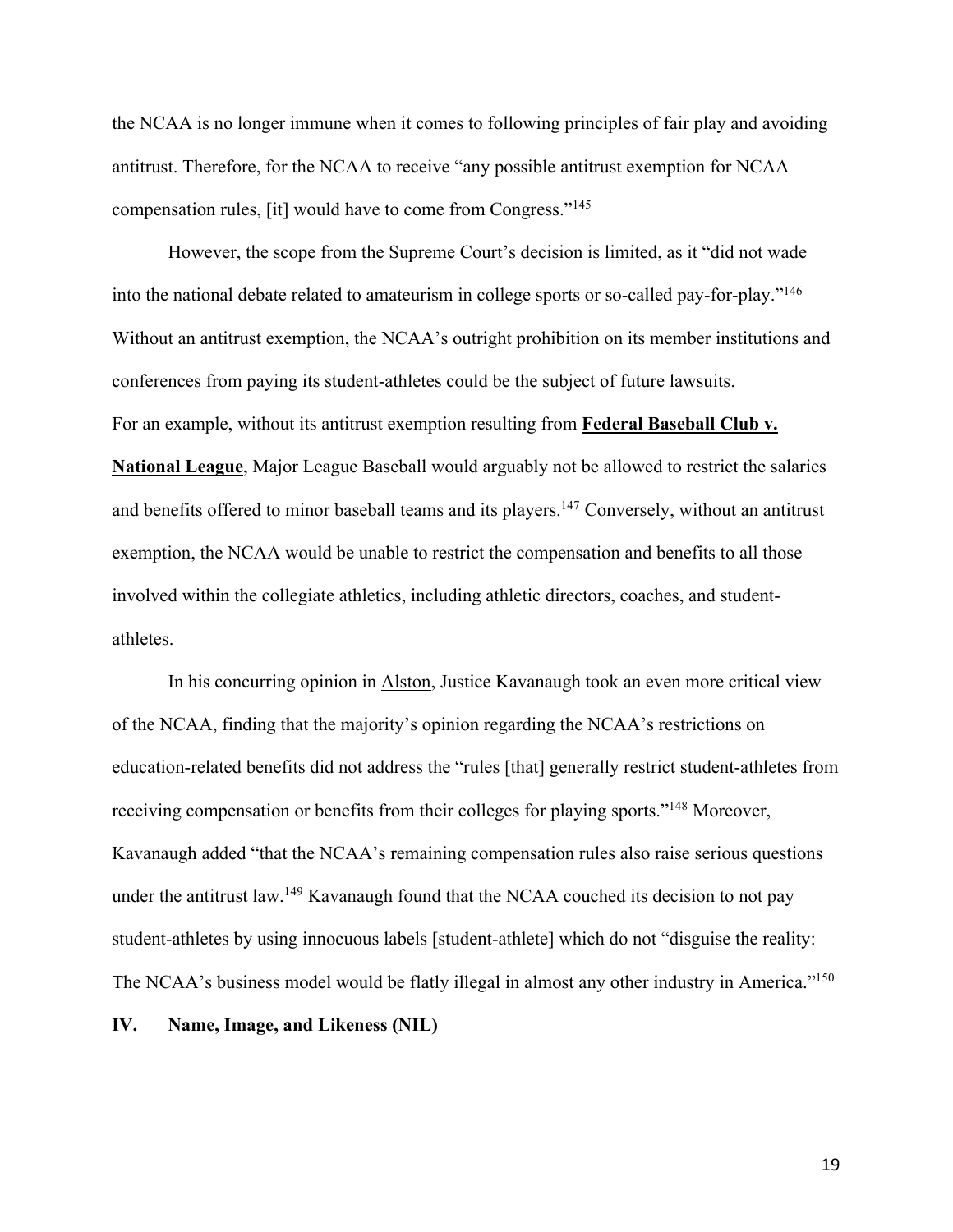Following Alston, the NCAA's control over its student-athletes and its model of amateurism was irreparably weakened. In June 2021, the NCAA's board of directors ended the association's rules which prohibited student-athletes "from selling the right to their names, images, and likenesses."151 By allowing student-athletes to profit from their NIL while participating in collegiate athletics, the NCAA shifted to a policy that was previously seen as "antithetical to the nature of college sports."152

Moreover, the schools and conferences can longer "limit a student-athlete's ability to be compensated for their NIL."153 However, the NIL policies imposed by the various schools, conferences, and states are vastly different. The restriction on limiting a student-athlete's ability to be compensated for their NIL does not mean that the student-athlete can promote or endorse any item or service. For instance, according to the University of Oklahoma's *Name Image and Likeness Policy*, "student-athletes are not permitted to use OU or athletics department-related marks and logos in NIL endeavors."154

Some states, such as Alabama, Florida, and Tennessee require that the payments made to student-athletes must be commensurate with their market values, while other states do not have this commensurate market value requirement.<sup>155</sup> Most states have certain industries or items that student-athletes are prohibited from endorsing or promoting, such as gambling, tobacco, alcohol, and adult entertainment.<sup>156</sup> Other schools have even more restrictive NIL policies, such as Brigham Young University, which prohibits its student-athletes from endorsing items that would violate its honor code, such as coffee, tea, and grooming products.157 Following the NCAA's reversal of its student-athlete compensation ban and the establishment of the various NIL policies that student-athletes are required to follow, collegiate athletics is clearly taking a step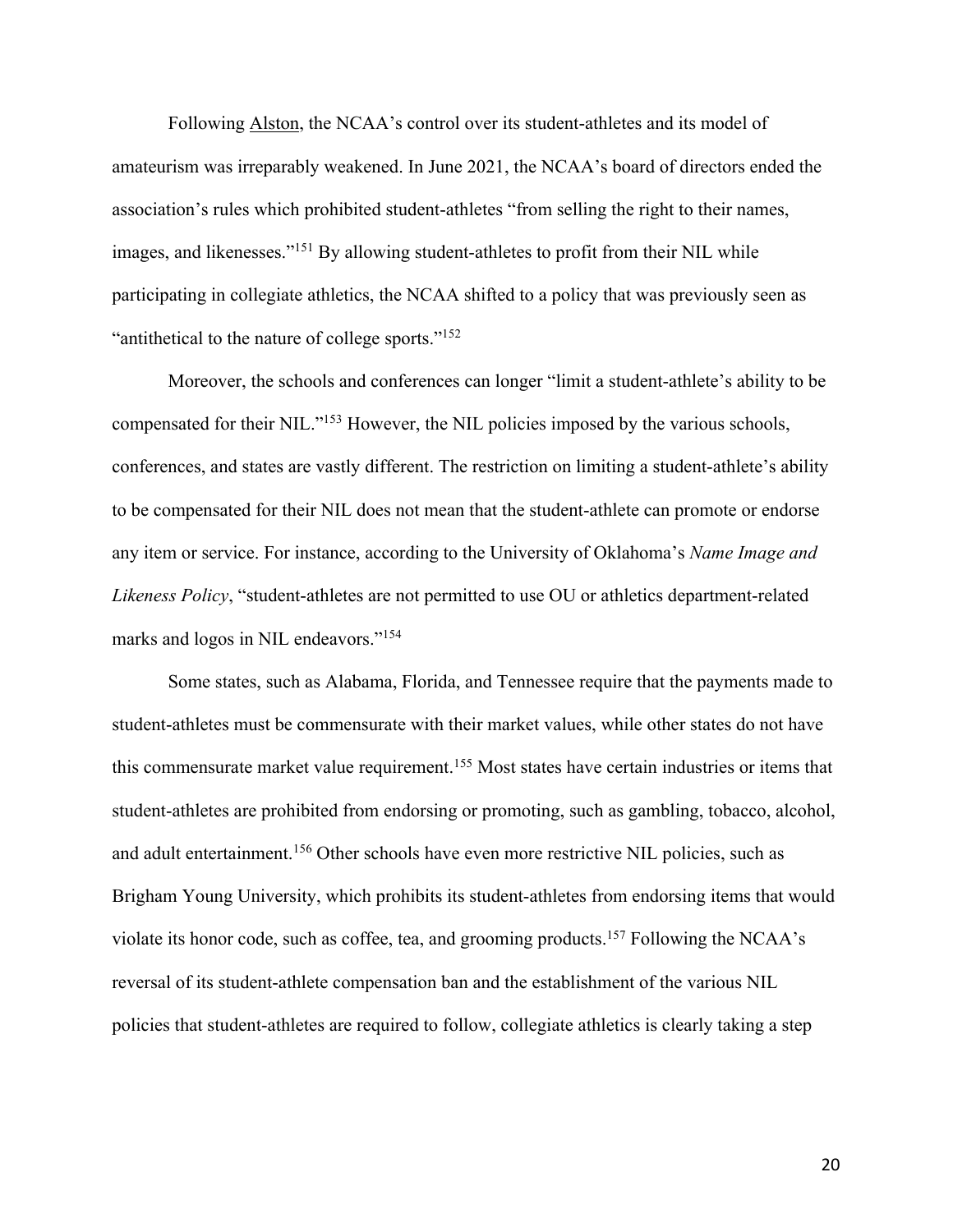closer to professionalization. This collective action to professionalize collegiate sports is plagued with ambiguities, most notably: Title IX, recruiting, visa implications, and agent involvement.

# **(a) Title IX**

As seen by Smith, although the NCAA is comprised of both public and private institutions that receive federal funding, "dues payments from recipients of federal funds do not suffice the NCAA to suit under Title IX."<sup>158</sup> However, those public and private universities and colleges which are members of the NCAA, are required to comply with Title IX, since they "receive federal funding through federal financial aid programs used by their students."159 Under Title IX, schools are required to "offer equitable treatment of male and female student athletes in the areas of participation, financial aid, and the provision of things such as equipment, travel, facilities, scheduling, recruitment, publicity."160 Under Title IX, the opportunities offered to student-athletes do not have to be identical, but they must be equitable.<sup>161</sup>

Although under the NCAA's current legislation, schools are prohibited from involvement with third-party payments or endorsements for student-athletes, that separation may not absolve those schools from Title IX liability. For instance, third-party endorsement deals that require approval from the respective student-athlete's institution, may also require a further analysis of Title IX. According to Julie Roe Lach, the current Commissioner of the Horizon League and formerly the Vice President of Enforcement with the NCAA, under an approval process for third-party endorsements, the institution must act "in a way that meets Title IX and NCAA compliance obligations and ensures that there are equal standards set to review opportunities for males and females."162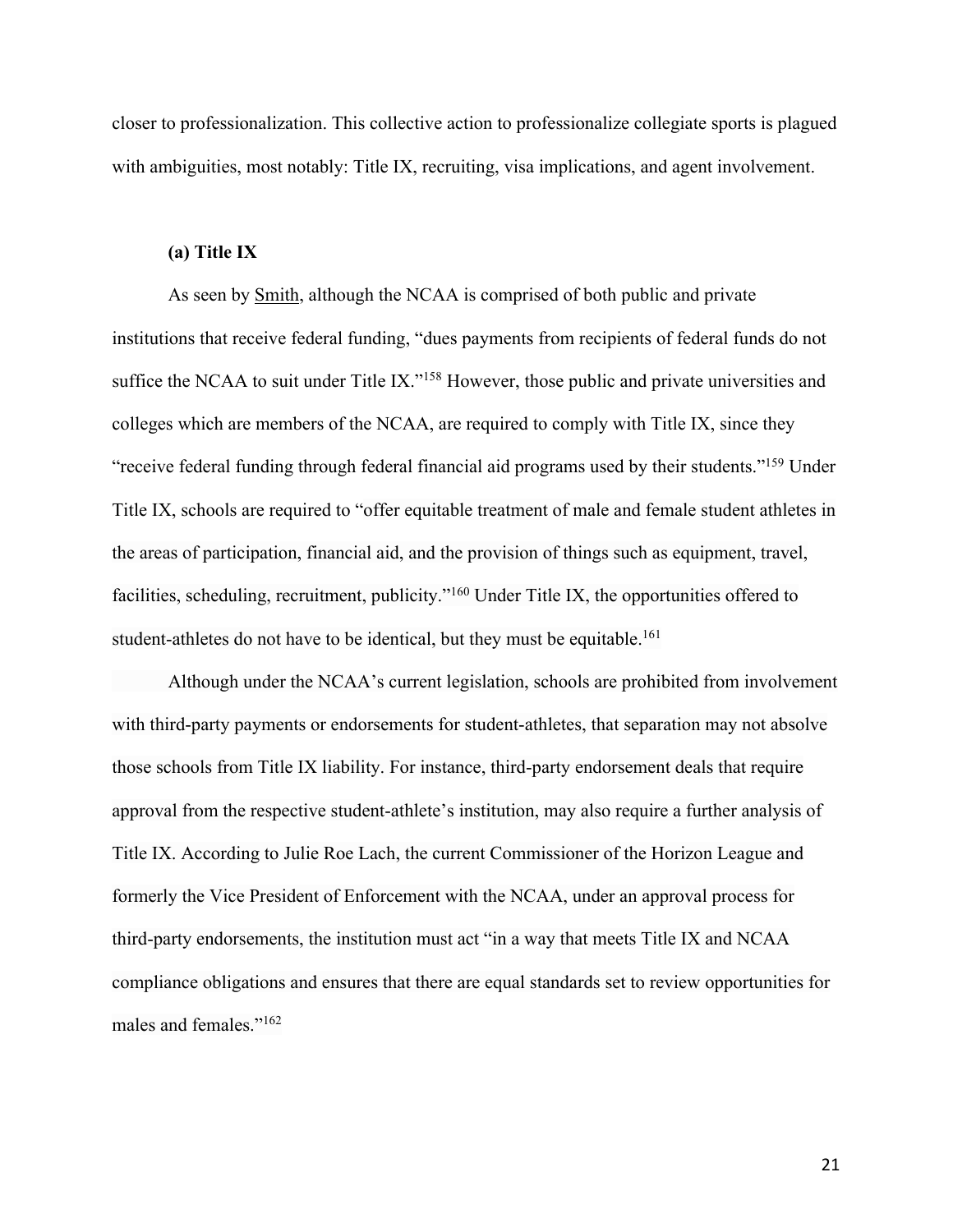Therefore, under Title IX, the schools must act in ways that are equitable to both male and female student-athletes when it comes to NIL. The schools must not arbitrarily approve certain third-party endorsement deals for male student-athletes, while denying similar third-party endorsement deals for female student-athletes. Rather, schools should have clear and consistent protocols regarding the approval process for third-party endorsement deals for all studentathletes.

## **(b) Recruiting**

Moreover, by allowing collegiate student-athletes to receive compensation for their NIL, the issue of recruiting improprieties is paramount. Roe Lach also pondered the implications when local businesses offer deals to prospects as "there's a question as to whether that school's knowledge creates an obligation to try to ensure similar opportunities are offered for the other gender."163 According to Jeff Schemmel, former director of athletics at San Diego State University and current President of College Sports Solutions, "It is likely that the new legislation will attempt to keep this out of the coaches' hands relative to recruiting, but the practicality of that is difficult."<sup>164</sup>

Under the NCAA's current NIL policy, schools are prevented from directly paying players.165 Likewise, compensation offered as a recruiting inducement to student-athletes is not allowed under current NCAA protocols.<sup>166</sup> However, since there is no federal legislation regarding NIL, ambiguities have arisen. According to the University of Georgia's head football coach, Kirby Smart, "Federal legislation would be nice because, if you looked and combed across the country, not everybody's playing by the same rules."<sup>167</sup> Smart also added that "In other words, some schools are allowed to arrange deals. Some schools are not allowed to arrange deals."168

22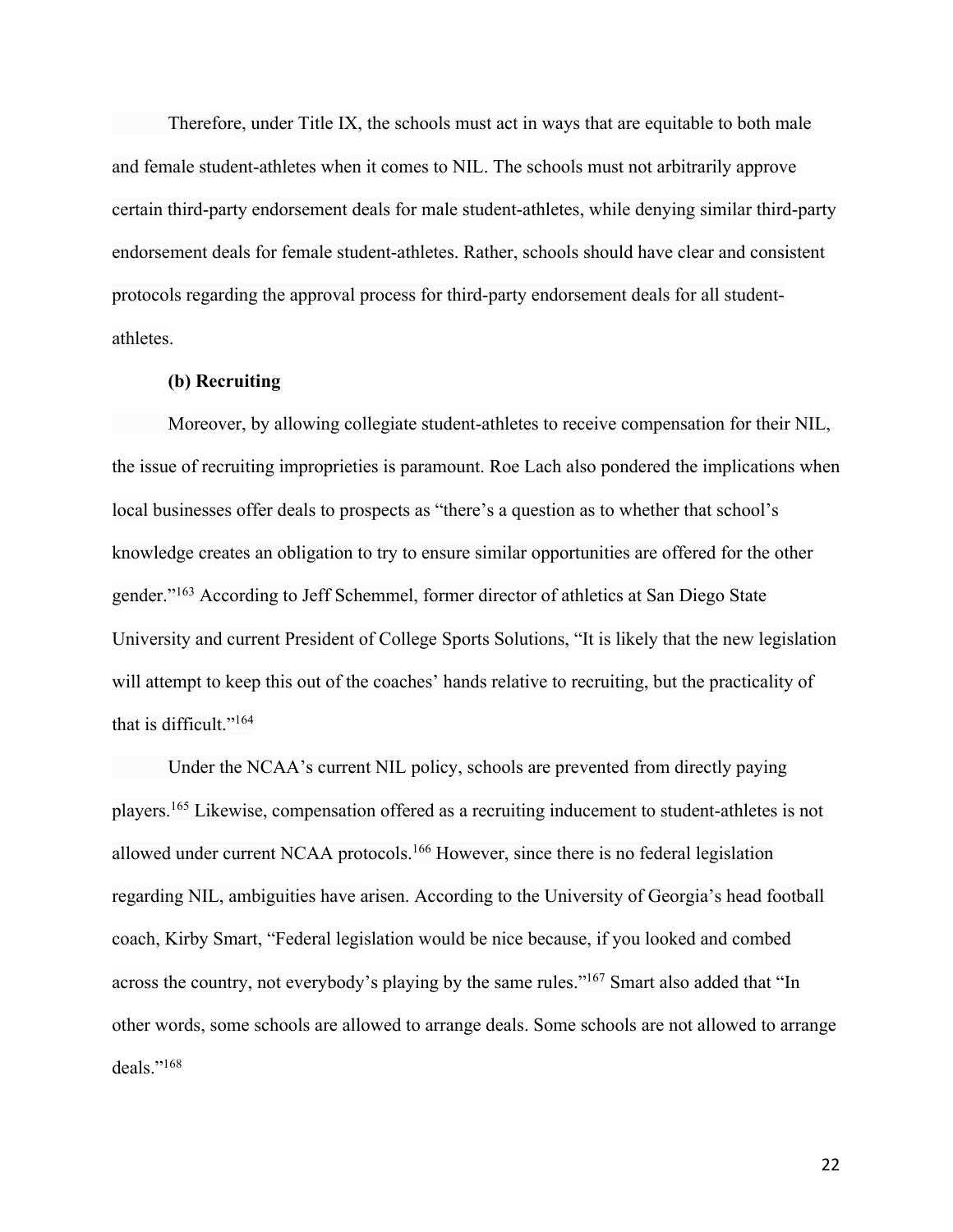However, that restriction on using NIL as a recruiting inducement is hard to enforce. For example, the University of Alabama's head football coach, Nick Saban, said that "Our quarterback [Bryce Young] has approached ungodly numbers, and he hasn't even played yet…If I told you…it's almost seven figures."169 Moreover, various NCAA member institutions and their respective athletic programs have hired, partnered, or created marketing and branding services to better understand NIL. For example, the University of Southern California (USC) created BLVD Studios to "create content for their student-athletes that will include things such as logos, photos, videos and podcasts."170 Likewise, Georgia Tech plans on using its proximity to Fortune 500 companies to help its student-athletes receive endorsement deals.<sup>171</sup>

## **(C) Visa and Implications**

By allowing student-athletes to receive compensation for their NIL, the issue of visas comes to the forefront. F1 visas allow foreign student-athletes to enter the United States as fulltime students.<sup>172</sup> Although F-1 visas authorize foreign student-athletes to work on their respective campuses, it remains unclear whether that visa clearance allows them to receive NIL compensation.173 According to Robert Seiger, an immigration attorney and partner at Archer & Greiner P.C.'s Sports Law Group, by allowing student-athletes to receive NIL compensation, those foreign "student-athletes who are enrolled on student visas – the only legal way for a non-US citizen to attend American schools under current immigration laws – could even be at risk of deportation."174

Moreover, Seiger believes that NIL compensation would change "a foreign athlete's visa classification from student to paid employee [creating a] huge potential for conflict between students, schools, and the federal government."<sup>175</sup> By allowing those students to receive NIL compensation, federal law would have to cover NIL payments so that international student-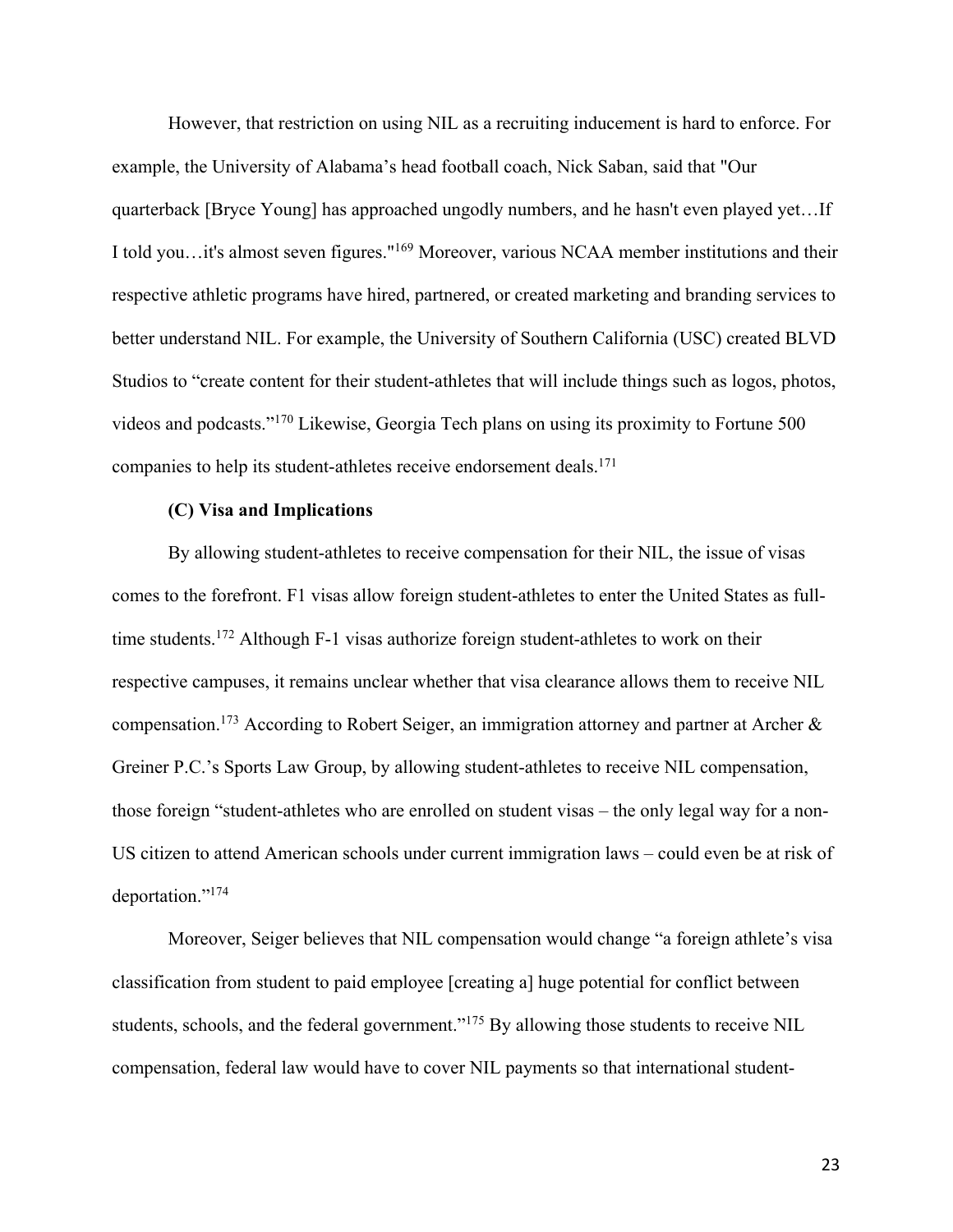athletes could avoid deportation. According to Michele Forte-Osborne, Florida State's Senior Associate Athletic Director for Governance and Compliance, "federal immigration law will control what our international student-athletes can take advantage of under the new state laws."<sup>176</sup> Given that every state has different policies regarding NIL, Forte-Osborne adds that "federal immigration laws govern immigration and visa matters, and therefore, it is those laws that have to be addressed."177

According to the NCAA's data, roughly 13% of the NCAA's Division I 176,000 studentathletes are from foreign countries.178. Recently, Senators Chris Murphy and Bernie Sanders submitted, "The College Athletes Right to Organize Bill, revise[s] labor laws to formally make college athletes into employees of their schools and allow them to unionize and qualify for work visas."<sup>179</sup> The NCAA currently opposes Senator Murphy's and Sanders' proposal.<sup>180</sup> Therefore, without federal legislation regarding NIL compensation, more than 22,000 studentathletes could face deportation.

#### **(D) Agent Involvement**

Historically, the NCAA has punished student-athletes, coaches, and universities for their involvement with agents. However, due to the recent reform within the NCAA, student-athletes are now allowed to use agents for the solicitation of NIL deals. Currently, there is still much uncertainty regarding student-athletes' relationship with agents. Moreover, the individual regulations governing student-athletes using agents for NIL purposes vary by state. For example, under Florida's Intercollegiate Athlete Compensation and Rights Bill, "student-athletes can be represented by an agent or attorney, but all attorneys must be a member in good standing of The Florida Bar."181 Whereas with Louisiana's Senate Bill 60, there is no similar requirement that the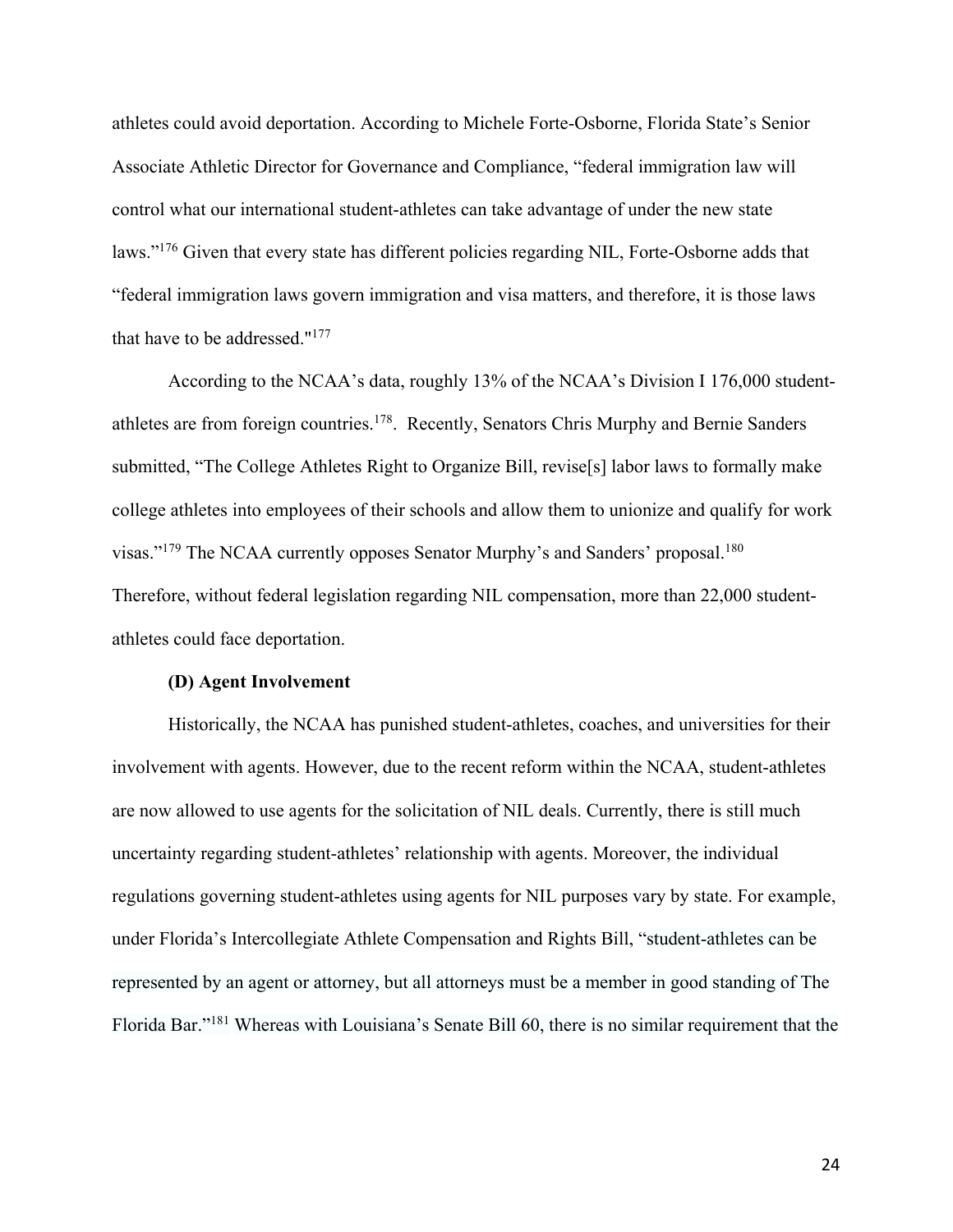attorneys used for NIL services be registered and in good standing with the Louisiana State Bar.182

However, there are still ambiguities regarding the relationship between student-athletes and agents. According to Darren Heitner, the founder of Heitner Legal, P.L.L.C., student-athletes are not allowed to receive marketing advances from agents for NIL services, as those advances "would seem to be deemed an inducement for the player to later enter into an [standard representation agreement] SRA with the agent."183 That restriction on player marketing advances has not stopped collegiate student-athletes from signing with marketing and sports agencies. For example, USC's quarterback, Kedon Slovis, signed with Klutch Sports, and Alabama's quarterback, Bryce Young, signed with Creative Arts Agency (CAA), both for NIL purposes.184

Moreover, the NIL reform has brought uncertainty to high school sports as well. According to Dr. Karissa L. Neihoff, the executive director of the National Federation of State High School Associations, the various "state associations have rules in place that prohibit student-athletes from receiving money in any form that is connected to wearing their school uniform."<sup>185</sup> Neihoff's comments reinforce that the various high school associations are following the NCAA's lead by not allowing high school student-athletes to receive compensation for attending a school. However, that does not mean that high school student-athletes are barred from receiving compensation for their NIL.

For example, Mikey Williams, one of the top high school basketball prospects for the class of 2023, has signed with Excel Sports Management for NIL purposes.186 According to Excel Sports Management's Vice President, Mike Davis, he believes that his agency's relationship "will generate millions of dollars for this young man [Williams]."187 Prior to the

25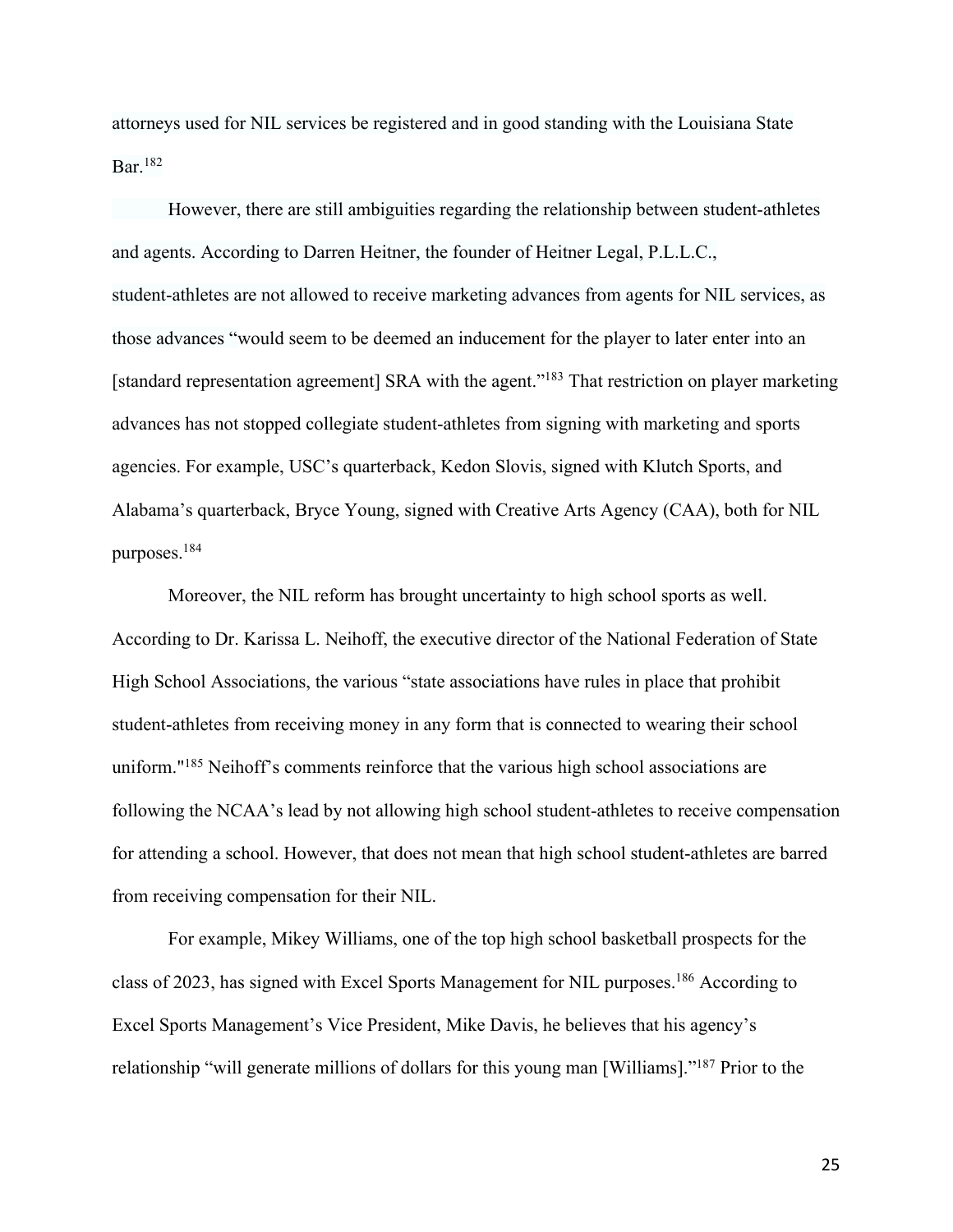recent NIL reform, Williams would unquestionably be deemed ineligible to participate in intercollegiate athletics.

# **V. Conference Realignment and the Future of the NCAA**

Due to reported conference realignment, the NCAA's control over its member institutions received an even more impactful blow. On July 25, 2021, The Houston Chronicle's Brent Zwerneman reported that the University of Oklahoma and the University of Texas contacted the SEC to explore joining the conference.<sup>188</sup> By adding both Oklahoma and Texas, the SEC would grow from 14 member institutions to 16, with seven of those ten among the highest earning revenue athletic departments in the country, with Texas (1), Texas A&M (2), Georgia (5), Alabama (7), Florida (9), and LSU (10).<sup>189</sup>

Moreover, according to USA Today, that 16-team SEC conference would have total revenues comparable to the NCAA. Per the NCAA's most recent financial statement, it received roughly \$1.12 billion in revenue, with a projected growth bringing the organization's revenue to an estimate of \$1.28 billion for 2024-25.190 In its most recent financial statements, the SEC reported a revenue of \$729 million.<sup>191</sup> However, when considering its new television contract with ABC/ESPN, its member institutions appearances in the NCAA men's basketball tournament, an expanded College Football Playoff, and the additions of Texas and Oklahoma; the SEC has a projected revenue of \$1.301 billion for 2024-2025.192

Given those revenue projections, many pundits have predicted the de-emphasizing of the NCAA. The Associated Press's Ralph Russo predicts that "as the NCAA cedes power to conferences, a bigger, richer SEC led by a policy wonk such as [SEC Commissioner Greg] Sankey has the potential to become the most powerful entity in college sports off the field, too."193 Moreover, even the President of the NCAA Mark Emmert believes that his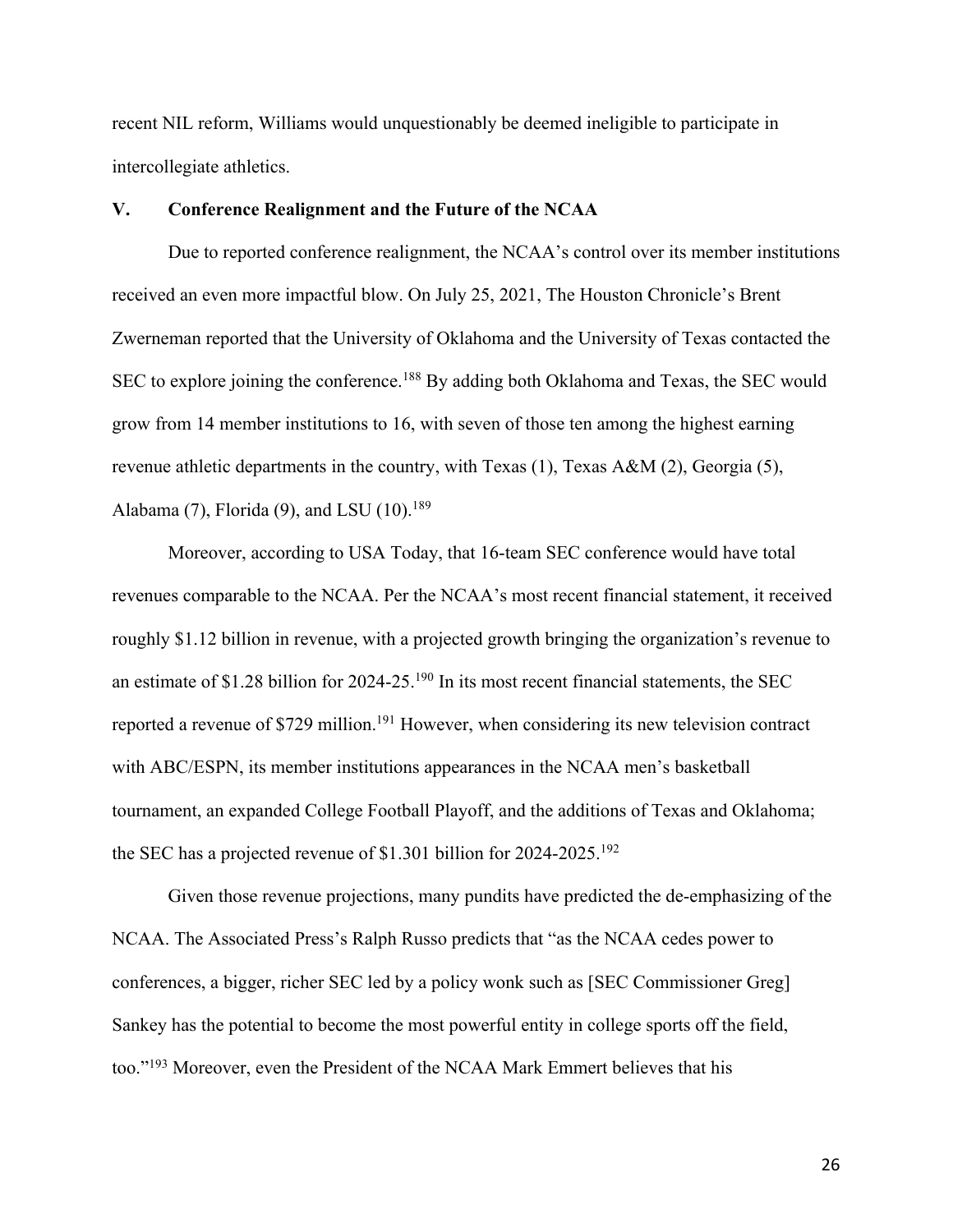organization's "1,100 [plus] member schools should consider a less homogenous approach to the way sports are governed and re-examine the current three division structure, which includes 355 Division I colleges."<sup>194</sup> Emmert also added that "the NCAA should not shy away from the fact that a small percentage of athletes are using college sports as a path to professional sports."195 However, Emmert's comments do not address the fact that individual collegiate athletic conferences with less than twenty members already rival his organization and its 1,100 plus members in terms of revenue.

## **VI. Conclusion**

Since its formation in the early twentieth century, the NCAA has undergone numerous transformational changes. A variety of court cases, ranging from Board of Regents to O'Bannon and Alston have changed the NCAA from an organization with complete control over its member institutions to an organization whose own president has pushed for its decreased emphasis. Given that the NCAA is unlikely to receive an antitrust exemption, its restriction to prevent universities from directly paying student-athletes could be the final nail in its coffin. To maintain its status as a regulatory agency, the NCAA must be willing to adapt to the rapidly evolving world of collegiate athletics to survive. Without incorporating more flexibility into its often-archaic structure, the organization created in the early twentieth century may find itself in peril. Justice Kavanaugh's conclusion in his concurring opinion in Alston that "the NCAA is not above the law," could ultimately lead to its dismantling.<sup>196</sup>

<sup>&</sup>lt;sup>1</sup> 2021, Grant Farmer, J.D. Candidate Villanova University Charles Widger School of Law.

<sup>2</sup> TaRonda Randall, *NCAA v. Alston Supreme Court Strikes Down NCAA Rules Restricting Benefits to Student Athletes,* JD Supra (September 2021), https://www.jdsupra.com/legalnews/ncaa-v-alston-case-8094242/ (last visited September 6, 2021).

 $3 \bar{Id}$ .

**<sup>4</sup>** National Collegiate Athletic Association v. Alston, 20 U.S 512 (2021). https://www.supremecourt.gov/opinions/20pdf/20-512\_gfbh.pdf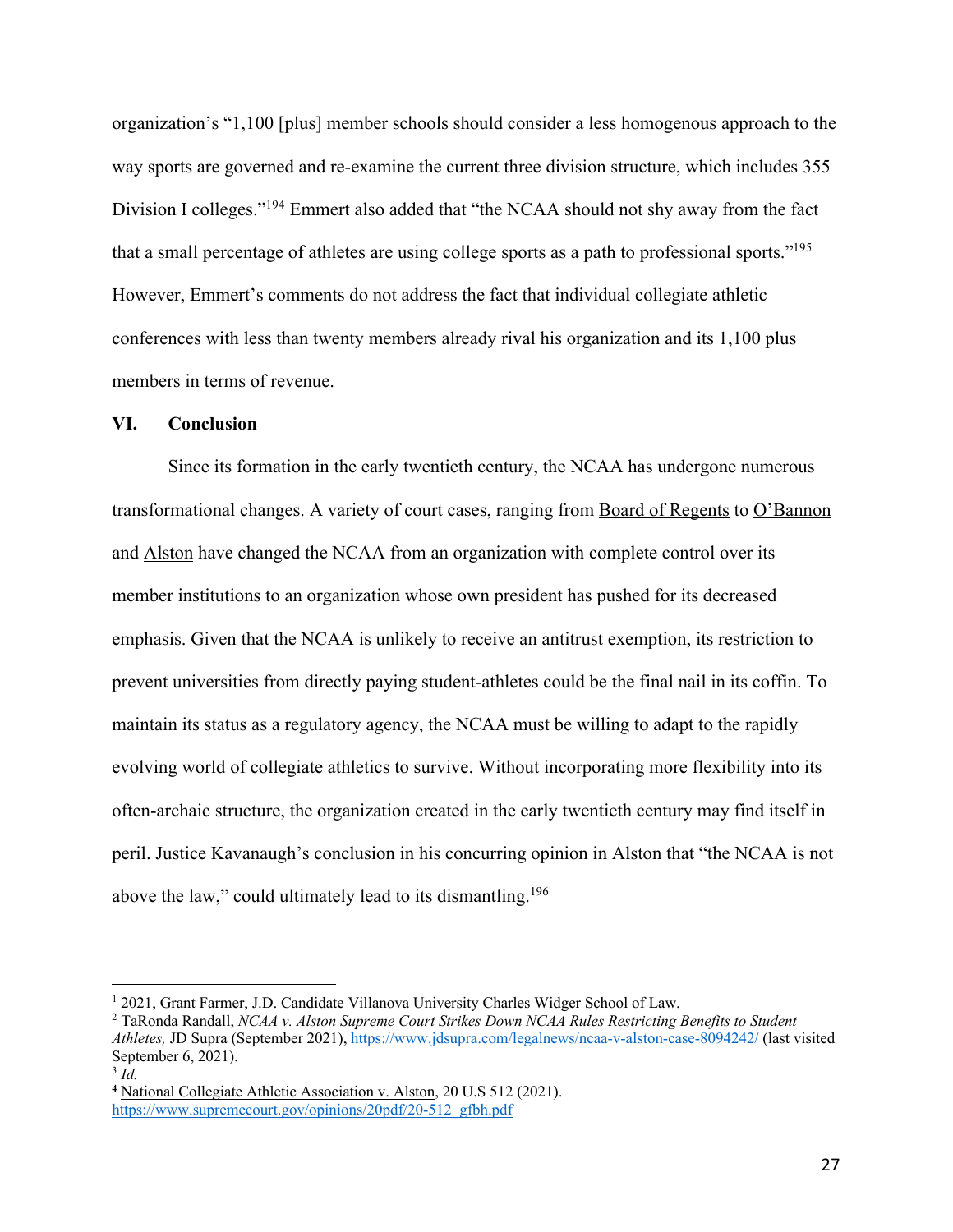<sup>5</sup> Patrick Bell, *NCAA for dummies: A brief history of intercollegiate athletics*, Basement Medicine (February 2020), https://www.basementmedicine.org/sports/2020/02/10/ncaa-for-dummies-a-brief-history-of-intercollege-athletics/ (last visited September 6, 2021).

 $6$  *Id.* 

<sup>7</sup> *Id.*

<sup>8</sup> Brian Ewart, *History: The Sinful Seven,* VU Hoops (September 2011),

https://www.vuhoops.com/2011/08/22/history-the-sinful-seven (last visited September 6, 2021).

<sup>9</sup> *NCAA for dummies: A brief history of intercollegiate athletics*, Bell, supra note 5.

<sup>10</sup> *Division I Committee on Infractions,* NCAA https://www.ncaa.org/governance/committees/division-i-committeeinfractions (last visited September 7, 2021).

<sup>11</sup> Bill Mayer, *Kentucky basketball victories tainted,* KU Sports (February 2010),

http://m.kusports.com/news/2010/feb/13/kentucky-basketball-victories-tainted/ (last visited September 6, 2021).  $\overline{12}$   $\overline{Id}$ .

<sup>13</sup> *Major Infractions Case: University of Kentucky,* NCAA (January 1953),

https://web3.ncaa.org/lsdbi/search/miCaseView/report?id=101754

(last visited September 6, 2021).

<sup>14</sup> Grant, R. R., Leadley John, C., & Zygmont Zenon, X. (2014). *Economics of intercollegiate sports, the* (2nd ed.). Singapore, Singapore: World Scientific Publishing.

<sup>15</sup> Trey Huntsman, *How Long Does the Death Penalty Last? Ask SMU*, Kentucky Sports Radio (September 2017), https://kentuckysportsradio.com/football-2/how-long-does-the-death-penalty-last-ask-smu/ (last visited September 7, 2021).

<sup>16</sup> David J. Halberstram, *Born 80 years ago, college football on TV was limited by the NCAA's grip until stopped by the Supreme Court,* Sports Broadcast Journal (September 2019), https://www.sportsbroadcastjournal.com/born-80 years-ago-college-football-on-tv-was-limited-by-the-ncaas-grip-until-the-supreme-court-said-let-go/ (last visited September 6, 2021).

 $^{17}$   $\tilde{I}$ *d*.

<sup>18</sup> *Id.*

<sup>19</sup> William F. Reed, *Seismic Shifts are altering the Sports Landscape,* Sports Illustrated (August 1991), https://vault.si.com/vault/1991/08/26/all-shook-up-seismic-shifts-are-altering-the-sports-landscape (last visited September 6, 2021).

<sup>20</sup> Mary H. Tolbert and D. Kent Meyers, *The Lasting Impact of NCAA v. Bd. of Regents of the University of Oklahoma: The Football Wins,* Oklahoma Bar Journal (October 2018),

https://www.okbar.org/barjournal/oct2018/obj8926tolbertmeyers/ (last visited September 6, 2021).

 $\overline{\overline{21} \overline{Id}}$ .

 $22$  *Id.* 

<sup>23</sup> *Id.* 

<sup>24</sup> *Id.*

<sup>25</sup> NCAA v. Board of Regents, 468 U.S .85 1311 (1984). https://supreme.justia.com/cases/federal/us/468/85/#tabopinion-1955729

 $\frac{26}{1}$ *Id.* at 1310.

<sup>27</sup> *Id.* at 1311.

<sup>28</sup> Mary H. Tolbert and D. Kent Meyers, *supra* note 20.

<sup>29</sup> *Id.*

<sup>30</sup> *Id.*

<sup>31</sup> Steve Berkowitz, *Southeastern Conference generated \$721 million in revenue for 2019 fiscal year*, USA Today (January 2020), https://www.usatoday.com/story/sports/ncaaf/sec/2020/01/30/sec-generated-721-million-revenuestill-trails-big-ten/2856234001/ (last visited September 7, 2021).

<sup>32</sup> NCAA v. Tarkanian, 488 U.S. 179 (1988). https://supreme.justia.com/cases/federal/us/488/179/

<sup>33</sup> A.D. Hopkins, *Jerry Tarkanian*, Las Vegas Review-Journal (February 1999),

https://www.reviewjournal.com/news/jerry-tarkanian/ (last visited September 7, 2021).

<sup>38</sup> *Id.* 

<sup>34</sup> *Id.*

<sup>35</sup> *Id.*

<sup>36</sup> *Id.*  $37$  *Id.* 

<sup>39</sup> NCAA v. Tarkanian, *supra* note 32 at 179.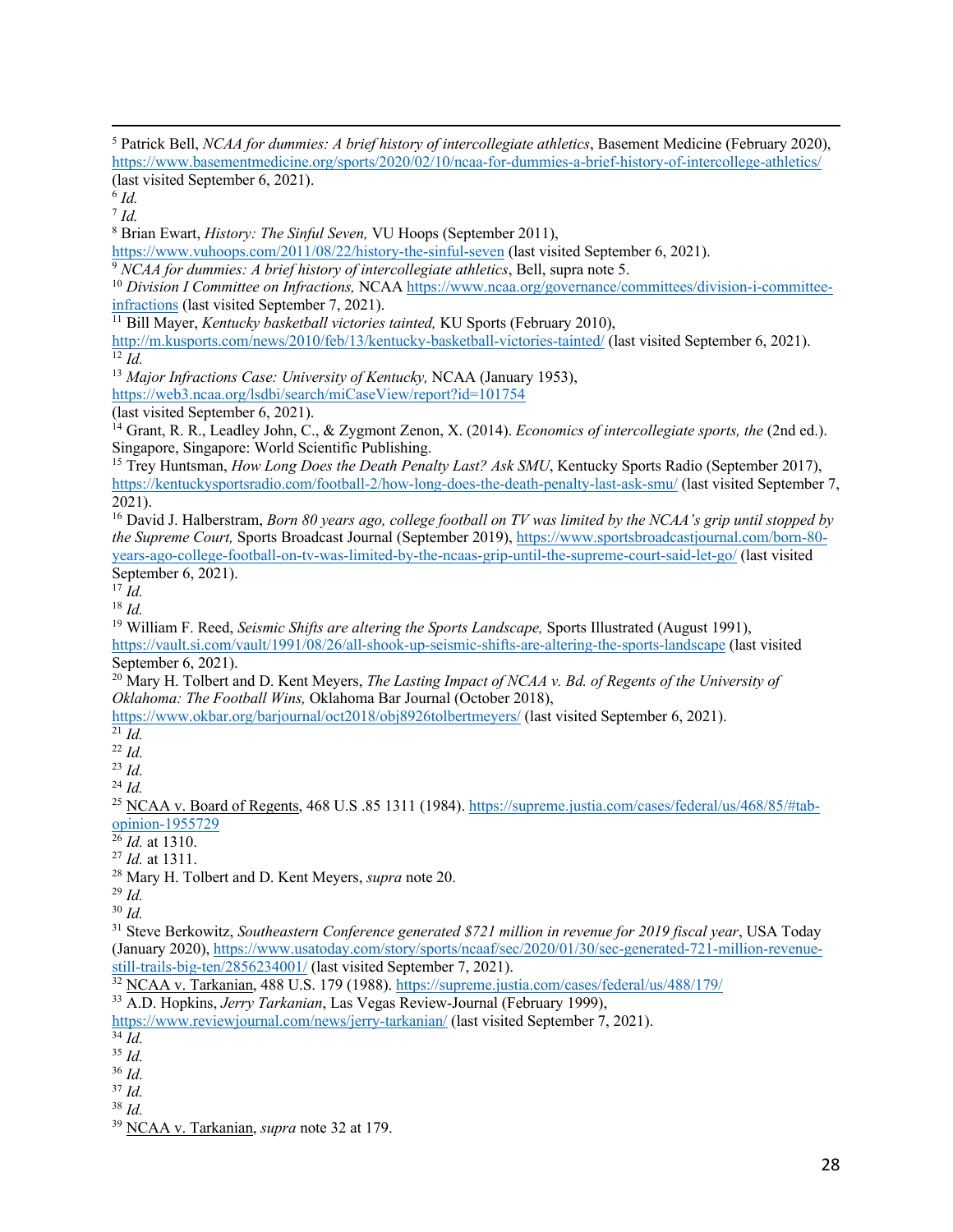NCAA v. Tarkanian, *supra* note 32 at 199.

Tom Farrey, *Tark helped take bite out of NCAA investigation,* ESPN (November 2000),

http://static.espn.go.com/ncf/s/2001/1126/1284943.html (last visited September 7, 2021).

*Id.*

 Law v. National Collegiate Athletic Ass'n, 134 F.3d 1010, 1013 (10th Circ. 1998) https://casetext.com/case/lawv-national-collegiate-athletic-assn (last visited October 8, 2021).

Law v. National Collegiate Athletic Ass'n, *supra* note 45 at 1012.

 Elliott Almond, *Restricted-Earnings Coaches Win Ruling*, The Los Angeles Times (May 1995), https://www.latimes.com/archives/la-xpm-1995-05-25-sp-5775-story.html (last visited October 8, 2021).

Law v. National Collegiate Athletic Ass'n, *supra* note 45 at 1012

*Id.*

*Id.*

*Id.* at 1012-1013.

*Id.* at 1017.

*Id.* 

*Id.*

*Id.*

*Id.* at 1019.

*Id.* at 1019-1021.

*Id.* at 1021-1024.

*Id.* at 1021.

CBS News Staff, *NCAA To Pay Coaches \$54.5 M,* CBS News (March 1999),

https://www.cbsnews.com/news/ncaa-to-pay-coaches-545m/ (last visited October 8, 2021).

 $\overline{61}$  *Id.* 

*Id.*

*Id.* 

Charlotte Gibson, *Who's Highest-Paid In Your State,* ESPN (January 2020),

http://www.espn.com/espn/feature/story?id=28261213&\_slug\_=dabo-swinney-ed-orgeron-highest-paid-state-

employees&redirected=true (last visited October 8, 2021).

*Id.*

National Collegiate Athletic Assn. v. Smith, 525 U.S. 459 (1999).

https://supreme.justia.com/cases/federal/us/525/459/

 $68 \overline{Id}$ .

*Id.*

National Collegiate Athletic Assn. v. Smith, *supra* note 66 at 464.

*Id.*

*Id.*

*Id.*

National Collegiate Athletic Assn. v. Smith, *supra* note 66 at 465.

National Collegiate Athletic Assn. v. Smith, *supra* note 66 at 462.

National Collegiate Athletic Assn. v. Smith, *supra* note 66 at 468.

National Collegiate Athletic Assn. v. Smith, *supra* note 66 at 470.

 $80 \overline{Id}$ .

*Northwestern football union timeline,* ESPN (August 2015), https://www.espn.com/college-

football/story/\_/id/13456482/northwestern-football-union-line (last visited October 8, 2021).

 Rohan Nadkarni and Alex Putterman, *In Focus: From locker room to courtroom: How the union movement came to Northwestern,* The Daily Northwestern (February 2014), https://dailynorthwestern.com/2014/02/17/sports/fromlocker-room-to-courtroom-how-the-union-movement-came-to-northwestern/ (last visited October 8, 2021).

*Id.*

*Id.*

A.D. Hopkins, *supra* note 33.

 $\overline{43}$   $\overline{Id}$ .

National Collegiate Athletic Assn. v. Smith, *supra* note 66 at 463.

National Collegiate Athletic Assn. v. Smith, *supra* note 66 at 470.

*Id.*

 $\overline{^{83}$  *Id.*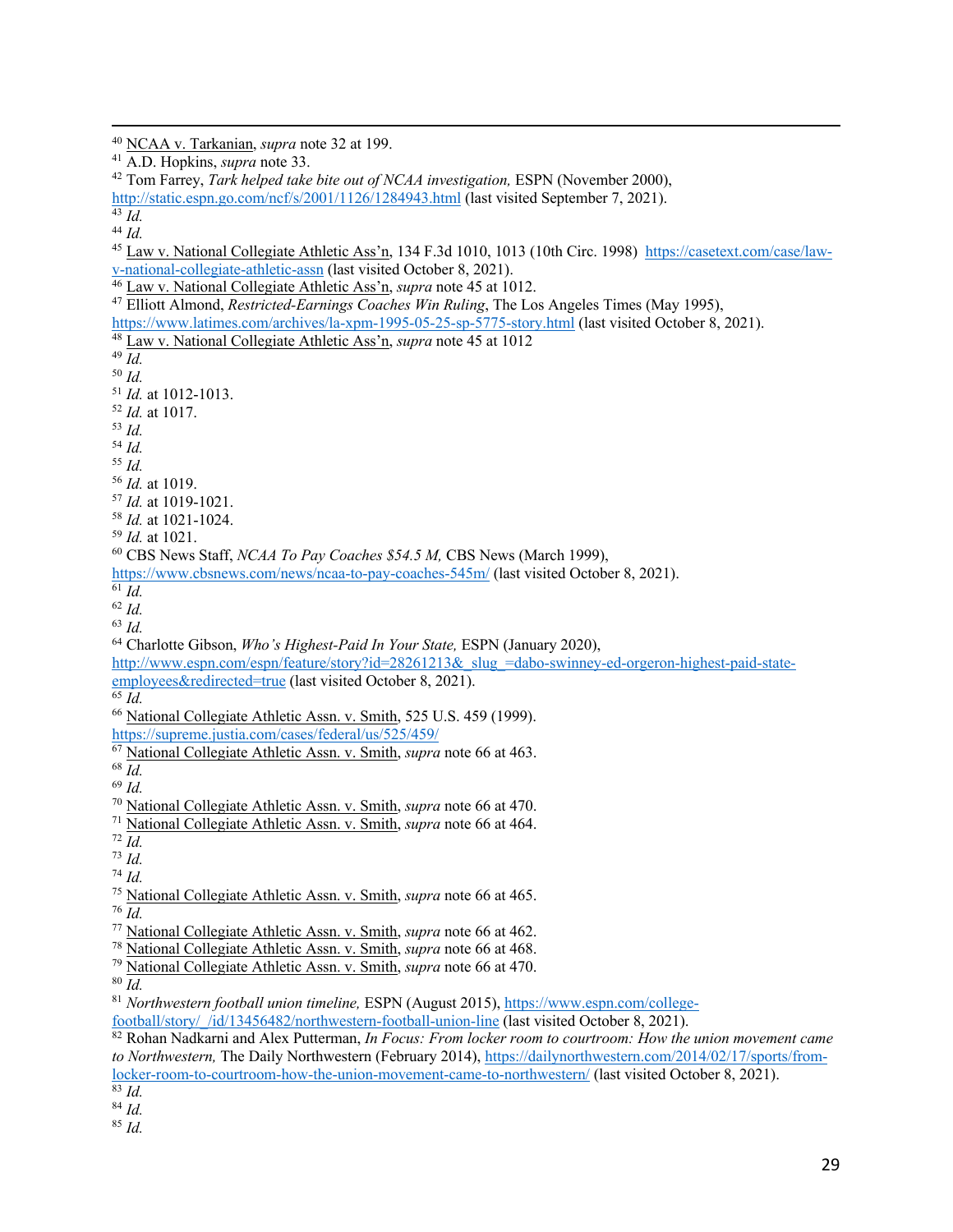<sup>86</sup> *Id.*

<sup>87</sup> *Id.*

<sup>88</sup> *Id.*

<sup>89</sup> Alex Putterman, *Football: Colter explains APU armbands, Fitzgerald voices displeasure,* The Daily Northwestern (September 2013), https://dailynorthwestern.com/2013/09/26/sports/football-colter-explains-apuarmbands-fitzgerald-voices-displeasure/ (last visited October 8, 2021).

 $\overline{90}$  *Id.* 

 $91$  *Id.* 

<sup>92</sup> Chris Johnson, *The Kain Colter-Pat Fitzgerald APU controversy should not be a thing*, Inside NU (September 2013), https://www.insidenu.com/2013/9/26/5907721/the-kain-colter-pat-fitzgerald-apu-controversy-should-not-bea-thing (last visited October 8, 2021).

<sup>93</sup> *Northwestern football union timeline*, *supra* note 81.

<sup>94</sup> *Northwestern Football Players Vote on Unionization,* WBUR (April 2014),

https://www.wbur.org/hereandnow/2014/04/25/northwestern-football-unionization (last visited October 8, 2021). <sup>95</sup> *Northwestern football union timeline*, *supra* note 81.

<sup>96</sup> Ben Strauss, *N.L.R.B. Rejects Northwestern Football Players' Union Bid,* The New York Times (August 2015), https://www.nytimes.com/2015/08/18/sports/ncaafootball/nlrb-says-northwestern-football-players-cannotunionize.html (last visited October 8, 2021).

<sup>97</sup> *Id.*

<sup>98</sup> Adam Rittenberg, *Big Ten to guarantee scholarships*, ESPN (October 2014), https://www.espn.com/collegesports/story/\_/id/11666316/big-ten-guarantees-four-year-scholarships-student-athletes (last visited October 8, 2021).

<sup>99</sup> Molly Hensley-Clancy, *Senate Democrats introduce bill to allow college athletes to unionize*, The Washington Post (May 2021), https://www.washingtonpost.com/sports/2021/05/27/college-athletes-unions-legislation-berniesanders-chris-murphy/ (last visited October 8, 2021).

<sup>100</sup> *Id.*

<sup>101</sup> *Id.*

<sup>102</sup> O'Bannon v. NCAA, 802 F.3d 1049, 1055 (9th Cir. 2015). https://cases.justia.com/federal/appellatecourts/ca9/14-16601/14-16601-2015-09-30.pdf?ts=1443632733

<sup>103</sup> O'Bannon v. NCAA, *supra* note 102 at 1055.

 $104 \overline{Id}$ .

- <sup>105</sup> *Id.*
- <sup>106</sup> *Id.*

<sup>107</sup> Tom Farrey, *Player, game makers settle for \$40M*, ESPN (May 2014),

https://www.espn.com/espn/otl/story/\_/id/11010455/college-athletes-reach-40-million-settlement-ea-sports-ncaalicensing-arm (last visited November 3, 2021).

<sup>108</sup> Martin Rickman, *NCAA announces* \$20M settlement with Keller plaintiffs over video game claims, Sports Illustrated (June 2014), https://www.si.com/campus-union/2014/06/09/ncaa-keller-lawsuit-settlement (last visited November 3, 2021).

<sup>109</sup> Gregg E. Clifton, *The Hits Keep Coming: NCAA Loses Another Name, Image, and Likeness Court Decision,*  Lexology (June 2021), https://www.lexology.com/library/detail.aspx?g=b151b4cf-9fd5-479a-8a4a-e277535e73ee (last visited November 3, 2021).

<sup>110</sup> O'Bannon v. NCAA, *supra* note 102 at 1056, 1057.

<sup>113</sup> *Id.*

<sup>115</sup> O'Bannon v. NCAA, *supra* note 102 at 1061.

<sup>117</sup> *Id.*

<sup>118</sup> *Id.*

<sup>119</sup> *Id.*

<sup>120</sup> *Supreme Court passes on NCAA, O'Bannon appeals*, National Constitution Center, (October 2016),

https://constitutioncenter.org/blog/supreme-court-passes-on-ncaa-obannon-appeals (last visited November 3, 2021). <sup>121</sup> *NCAA will not renew EA Sports Contract,* NCAA (July 2013), https://www.ncaa.org/about/resources/mediacenter/press-releases/ncaa-will-not-renew-ea-sports-contract (last visited November 3, 2021).

<sup>111</sup> O'Bannon v. NCAA, *supra* note 102 at 1057.

<sup>112</sup> *Id.*

<sup>114</sup> O'Bannon v. NCAA, *supra* note 102 at 1056.

 $^{116}$  *Id.*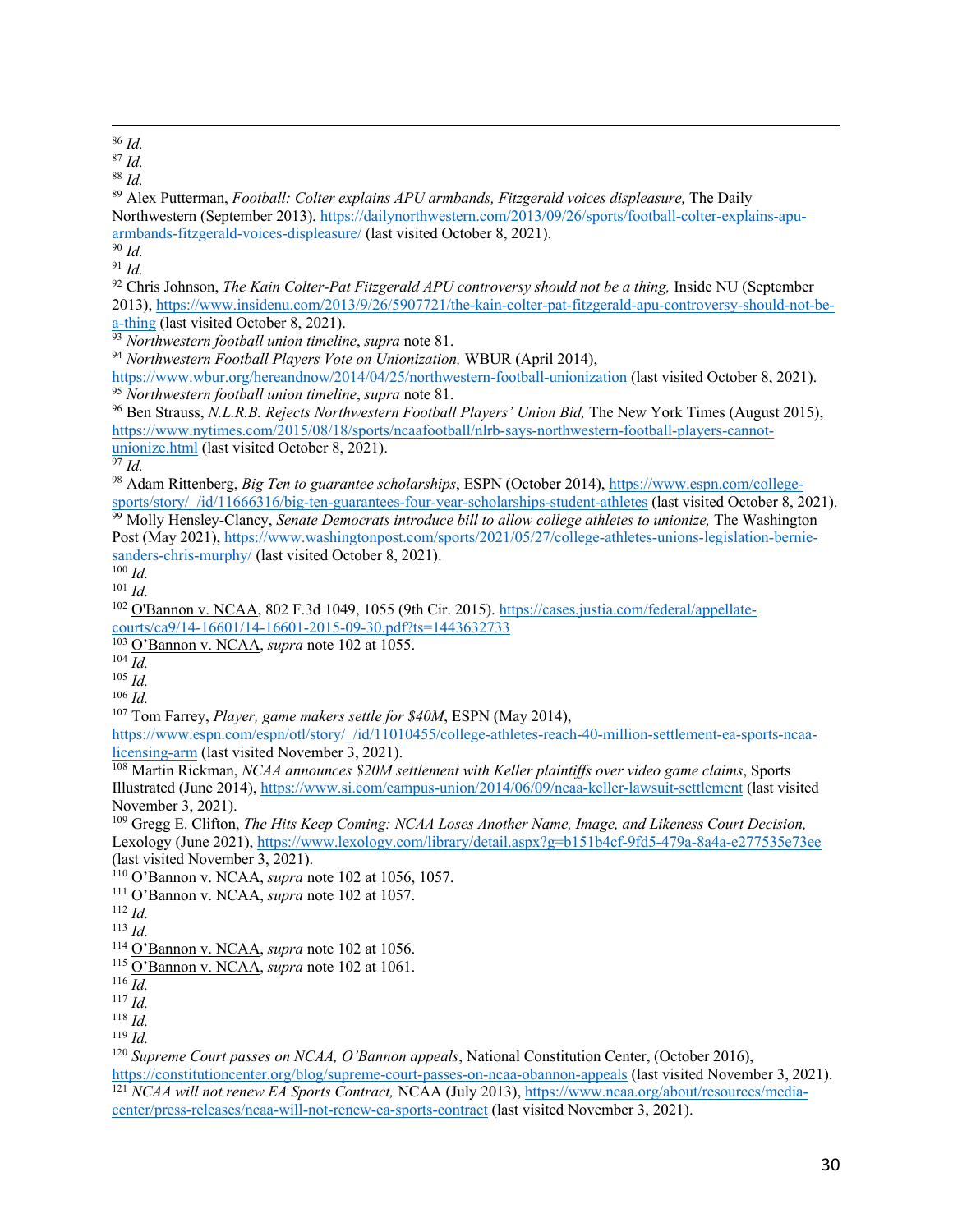November 3, 2021).

<sup>125</sup> *Id*.

<sup>126</sup> *Id.*

<sup>127</sup> *NCAA statement on Gov. Newsom signing SB 206,* NCAA (September 2019),

https://www.ncaa.org/about/resources/media-center/news/ncaa-statement-gov-newsom-signing-sb-206 (last visited November 3, 2021).

<sup>128</sup> Michael McCann, *Stakes and Stakeholders in Alston v. NCAA, the Latest College Sports Antitrust Case,* Sports Illustrated (September 2018), https://www.si.com/college/2018/09/04/alston-v-ncaa-trial-news-updates-ncaa-costattendance (last visited November 3, 2021).

 $\frac{129}{Id}$ .

<sup>131</sup> *Id*.

<sup>132</sup> In Re NCAA Athletic Grant-In-Aid Cap Antitrust Litig. 375 F.Supp.3d 1058, 19 (N.D. Cal. 2019).<br><sup>133</sup> In Re NCAA Athletic Grant-In-Aid Cap Antitrust Litig. *supra* note 132 at 1.

- 
- <sup>134</sup> In Re NCAA Athletic Grant-In-Aid Cap Antitrust Litig. *supra* note 132 at 5.
- <sup>135</sup> In Re NCAA Athletic Grant-In-Aid Cap Antitrust Litig. *supra* note 132 at 6.
- <sup>136</sup> In Re NCAA Athletic Grant-In-Aid Cap Antitrust Litig. *supra* note 132 at 6.
- <sup>137</sup> In Re NCAA Athletic Grant-In-Aid Cap Antitrust Litig. *Supra* note 132 at 7.
- <sup>138</sup> In Re NCAA Athletic Grant-In-Aid Cap Antitrust Litig. *Supra* note 132 at 7.
- <sup>139</sup> National Collegiate Athletic Association v. Alston, *supra* note 4 at 1.
- <sup>140</sup> National Collegiate Athletic Association v. Alston, *supra* note 4 at 3.
- <sup>141</sup> *NCAA Finances*, USA Today https://sports.usatoday.com/ncaa/finances (last visited November 3, 2021).
- <sup>142</sup> National Collegiate Athletic Association v. Alston, *supra* note 4 at 19.
- <sup>143</sup> National Collegiate Athletic Association v. Alston, *supra* note 4 at 19.
- <sup>144</sup> National Collegiate Athletic Association v. Alston, *supra* note 4 at 21.
- <sup>145</sup> Wendy Arends, Jason Montgomery, *NCAA v. Alston: Five Key Takeaways,* JD Supra (June 2021),

https://www.jdsupra.com/legalnews/ncaa-v-alston-five-key-takeaways-8787107/ (last visited November 3, 2021).  $\overline{^{146}}$  *Id*.

<sup>147</sup> Marc Edelman, *5 Reasons Baseball's Antitrust Exemption Still Matters to MLB Team Owners,* Forbes (April 2021), https://www.forbes.com/sites/marcedelman/2021/04/19/5-reasons-why-baseballs-antitrust-exemption-stillmatters-to-league-owners/?sh=733153cd4e00 (last visited November 3, 2021).

<sup>148</sup> National Collegiate Athletic Association v. Alston, *supra* note 4 at 1-2.

- <sup>149</sup> National Collegiate Athletic Association v. Alston, *supra* note 4 at 2.
- <sup>150</sup> National Collegiate Athletic Association v. Alston, *supra* note 4 at 3.

<sup>151</sup> Dan Murphy, *NCAA clears student-athletes to pursue name, image, and likeness deals*, ESPN (June 2021), https://www.espn.com/college-sports/story/\_/id/31737039/ncaa-clears-student-athletes-pursue-name-imagelikeness-deals (last visited November 16, 2021).

<sup>153</sup> Brady Keller, *NIL Incoming: Comparing State Laws and Proposed Legislation*, OpenDorse (July 2021), https://opendorse.com/blog/comparing-state-nil-laws-proposed-legislation/ (last visited November 16, 2021).

<sup>154</sup> *Name, Image, & Likeness,* Sooner Sports (July 2021), https://soonersports.com/sports/2021/6/30/name-imagelikeness.aspx (last visited November 16, 2021).

 $\frac{155}{155}$  *Id.* 

<sup>156</sup> *Id*.

<sup>157</sup> Adam Rittenberg, *BYU: Athletes seeking to profit off NIL must adhere to the school's honor code*, ESPN (July 2021), https://www.espn.com/college-football/story/\_/id/31744755/athletes-seeking-profit-nil-adhere-school-honorcode (last visited November 16, 2021).

<sup>158</sup> National Collegiate Athletic Assn. v. Smith, *supra* note 60 at 459.

<sup>159</sup> *Title IX Frequently Asked Questions,* NCAA https://www.ncaa.org/about/resources/inclusion/title-ix-frequentlyasked-questions (last visited November 16, 2021).

<sup>&</sup>lt;sup>122</sup> Jeremiah Holloway and Luke Dedock, *From Ed O'Bannon to a pared-down NCAA proposal: A timeline of name, image and likeness,* The News & Observer (June 2021),

https://www.newsobserver.com/sports/article252451713.html (last visited November 3, 2021).  $123$  *Id.* 

<sup>&</sup>lt;sup>124</sup> *Gavin Newsom signs 'Fair Pay to Play' act with LeBron James, NBC Sports Bay Area (September 2019),* https://www.nbcsports.com/bayarea/ncaa/gavin-newsom-signs-fair-pay-play-act-lebron-james-shop (last visited

<sup>130</sup> *Id*.

 $\frac{152}{152}$  *Id.*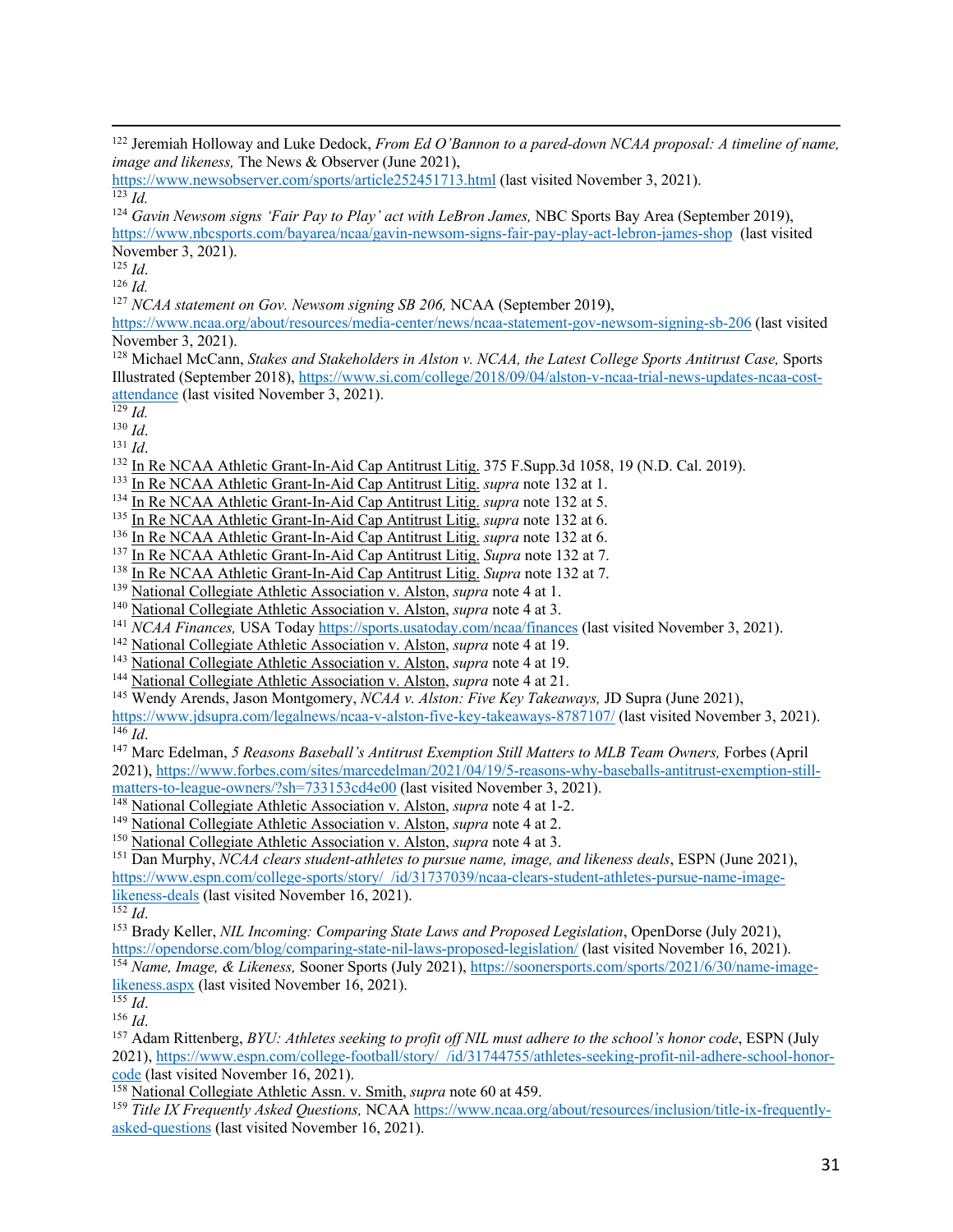<sup>163</sup> *Id*.

<sup>164</sup> *Id*. 165 *NCAA clears student-athletes to pursue name, image, and likeness deals,* Murphy, *supra* note 151. <sup>166</sup> *Id*.

<sup>167</sup> Aaron Beard, *College coaches working to learn NIL impact on recruiting*, AP News (July 2021), https://apnews.com/article/sports-college-football-northwestern-wildcats-football-boston-college-eagles-football-

2cbf534b57a95036491cd3b02537fd61 (last visited November 16, 2021).

<sup>168</sup> *Id*.

<sup>169</sup> Harrison Holland, *Nick Saban of Bryce Young's NIL Deals: "It's Almost Seven Figures"*, Bama Central (July 2021), https://www.si.com/college/alabama/bamacentral/bama-central-nick-saban-bryce-young-seven-figures-nildeal-july-20-2021 (last visited November 16, 2021).

<sup>170</sup> Tom VanHaaren, *College Football NIL: How teams will use name, image, and likeness in recruiting pitches*, ESPN (June 2021), https://www.espn.com/college-football/insider/story/\_/id/31719404/college-football-nil-howteams-use-name-image-likeness-recruiting-pitches (last visited November 16, 2021).

 $\overline{171}$  *Id.* 

<sup>172</sup> *Working in the United States*, U.S. Citizenship and Immigration Services

<sup>173</sup> '*No one really knows', New NCAA NIL policy could leave international student athletes in danger of violating student visas*, KHON 2, (July 1, 2021), https://www.khon2.com/sports/no-one-really-knows-new-ncaa-nil-policycould-leave-international-student-athletes-in-danger-of-violating-student-visas/ (last visited November 16, 2021).

<sup>174</sup> Robert Seiger, *International student-athletes could lose their visas because of the NCAA's new endorsement deal policy*, Insider (July 2021), https://www.insider.com/international-student-athletes-could-lose-visas-over-nil-deals-2021-7 (last visited November 16, 2021). <sup>175</sup> *Id*.

<sup>176</sup> David M. Hale and Dan Murphy, *International student-athlete faces an NIL conundrum, and no one seems to have an answer*, ESPN (June 2021), https://www.espn.com/college-sports/story/\_/id/31575978/internationalstudent-athletes-face-nil-conundrum-seems-answer (last visited November 16, 2021).

 $\overline{\hbox{177}\,Id.}$ 

<sup>178</sup> Robert Seiger, *supra* note 174.

<sup>179</sup> *Id*.

<sup>180</sup> *Id*.

<sup>181</sup> *A Sports Agent's Role in the World of NIL: Part I*, Athletic Director U (July 2021),

https://www.athleticdirectoru.com/sanil/a-sports-agents-role-in-the-world-of-nil-part-i/ (last visited November 16, 2021).

<sup>182</sup> A.B. 60, 479, 2021 Reg. Sess. (La. 2021). https://legiscan.com/LA/text/SB60/id/2422576/Louisiana-2021-SB60- Chaptered.pdf

<sup>183</sup> Darren Heitner, *NIL Doesn't Open the Door to Agents Offering Marketing Advances to College Athletes*, Above the Law (May 2021), https://abovethelaw.com/2021/05/nil-doesnt-open-the-door-to-agents-offering-marketingadvances-to-college-athletes/ (last visited November 16, 2021).

<sup>184</sup> Ryan Kartje, *USC quarterback Kedon Slovis signs deal with Klutch Sports*, The Los Angeles Times (July 2021), https://www.latimes.com/sports/usc/story/2021-07-22/usc-quarterback-kedon-slovis-signs-deal-with-klutch-sports (last visited November 16, 2021).

<sup>185</sup> Steve Gardner, *High school athletes getting mixed messages on NIL, executive says* 

<sup>186</sup> Adrian Wojnarowski, *Mikey Williams signs with Excel Sports for NIL deal expected to 'generate millions' for high school basketball star*, ESPN (July 2021), https://www.espn.com/high-school/story/\_/id/31861613/mikeywilliams-signs-excel-sports-nil-deal-expected-generate-millions-high-school-basketball-star (last visited November 16, 2021).

<sup>187</sup> *Id*.

<sup>188</sup> Brent Zwerneman, *Exclusive: Texas, Oklahoma reach out to SEC about joining conference*, The Houston Chronicle (July 2021), https://www.houstonchronicle.com/texas-sports-nation/college/article/Texas-Oklahomareach-out-to-SEC-about-joining-16330080.php (last visited November 16, 2021).

<sup>189</sup> *NCAA Finances*, *supra* note 141.

<sup>&</sup>lt;sup>160</sup> Kristi Dosh, *Name, Image, and Likeness Legislation May Cause Significant Title IX Turmoil, Forbes (January* 2020), https://www.forbes.com/sites/kristidosh/2020/01/21/name-image-and-likeness-legislation-may-causesignificant-title-ix-turmoil/?sh=7a3fd0967625 (last visited November 16, 2021).

<sup>161</sup> *Id*.

<sup>162</sup> *Id*.